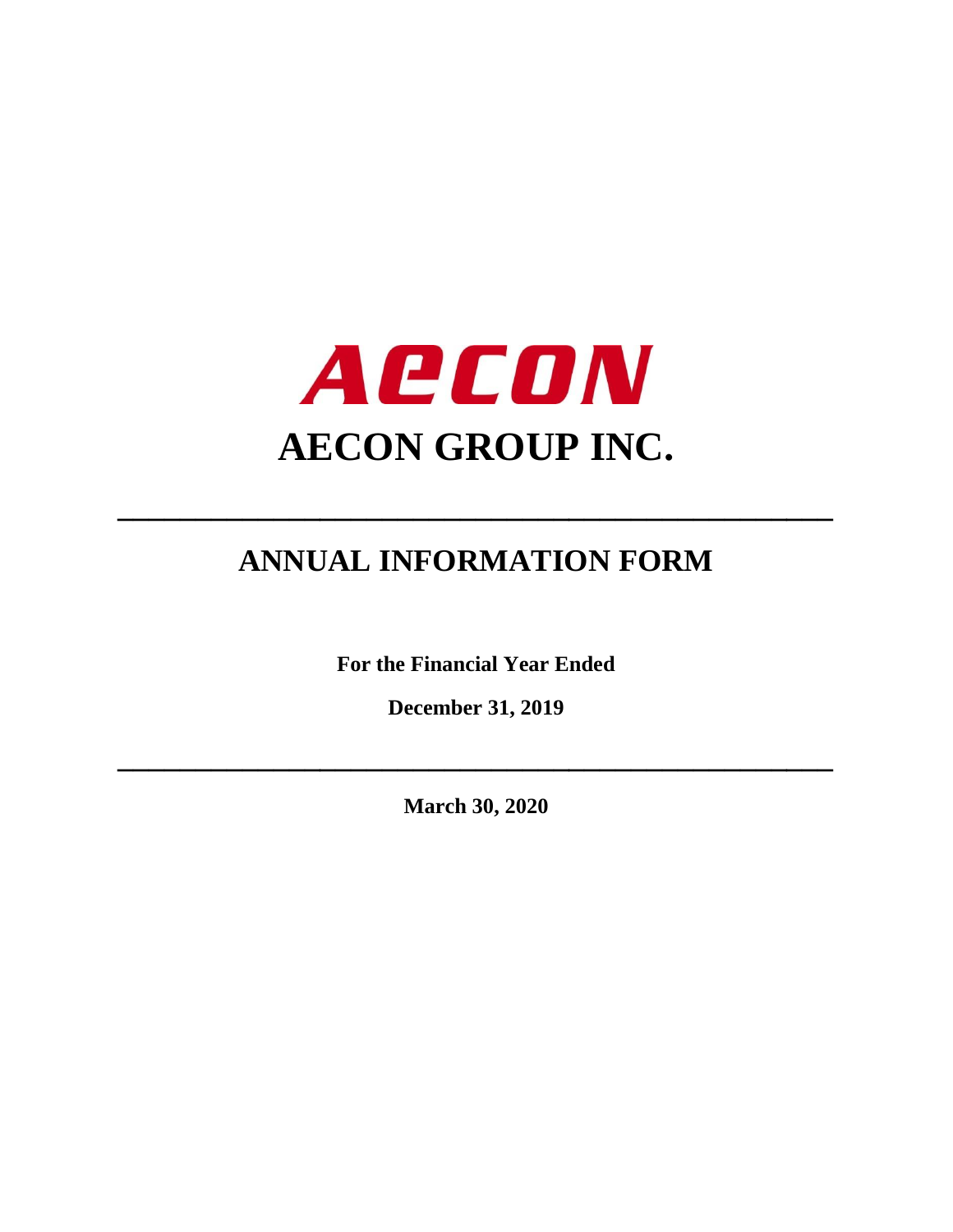# **TABLE OF CONTENTS**

| INTEREST OF MANAGEMENT AND OTHERS IN MATERIAL TRANSACTIONS 20 |  |
|---------------------------------------------------------------|--|
|                                                               |  |
|                                                               |  |
|                                                               |  |
|                                                               |  |
|                                                               |  |
|                                                               |  |
|                                                               |  |
|                                                               |  |
|                                                               |  |
|                                                               |  |
|                                                               |  |
|                                                               |  |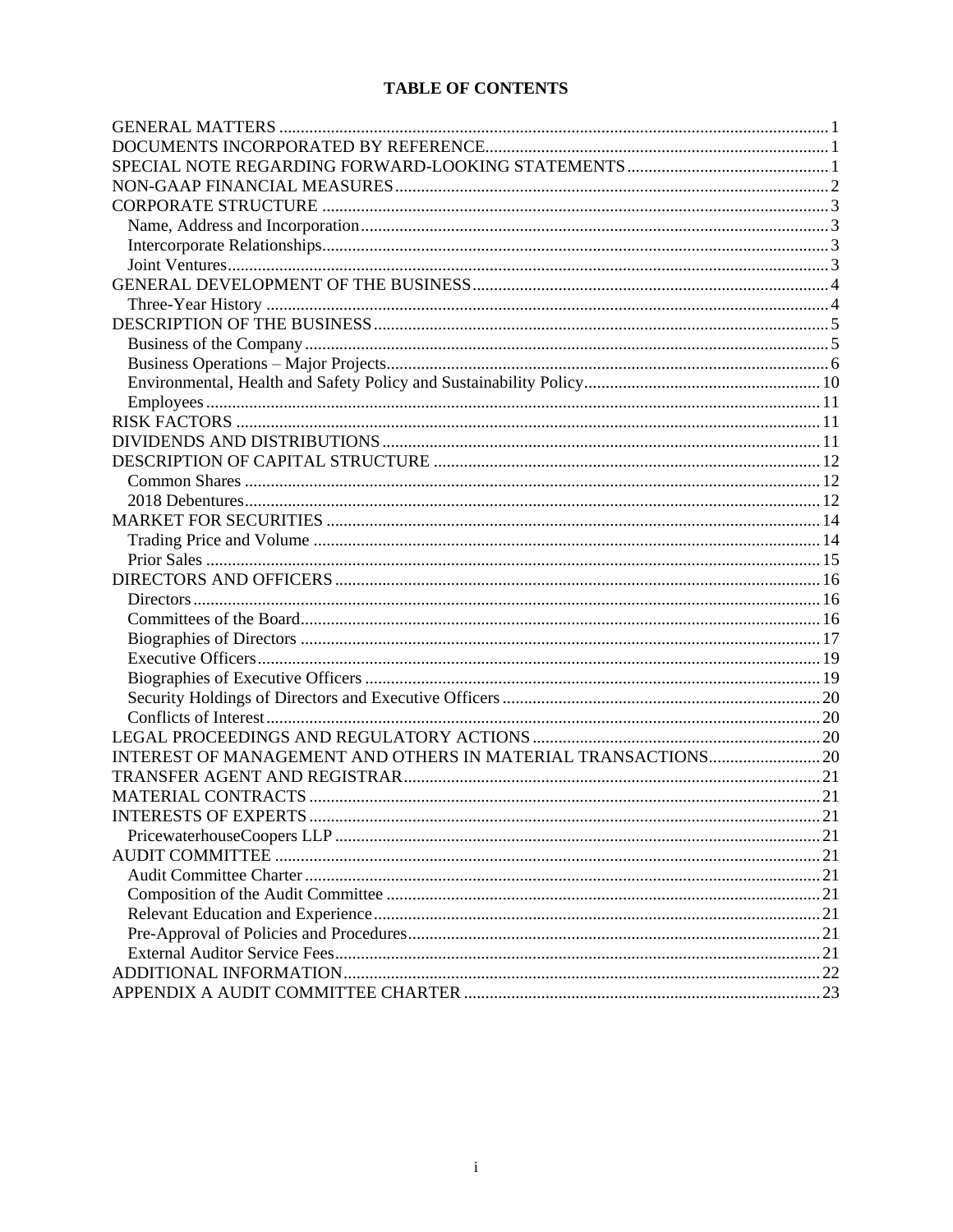## **GENERAL MATTERS**

<span id="page-2-0"></span>Unless the context otherwise requires, all references to the "Company" or "Aecon" include Aecon Group Inc., its predecessors and subsidiaries and unless otherwise expressly indicated, all references to "\$" or "dollars" are to Canadian dollars.

The industry and other statistical data presented in this annual information form (the "**Annual Information Form**" or "**AIF**"), except where otherwise noted, have been compiled from sources and participants which, although not independently verified by the Company, are considered by the Company to be reliable sources of information.

Aecon's website is located at www.aecon.com. The contents of Aecon's website are expressly not incorporated by reference into this AIF.

## **DOCUMENTS INCORPORATED BY REFERENCE**

<span id="page-2-1"></span>Portions of this AIF are disclosed in the Management's Discussion and Analysis of the Company for the year ended December 31, 2019 (the "**2019 MD&A**") which is filed under the Company's SEDAR profile at [www.sedar.com](http://www.sedar.com/) and is incorporated by reference into this AIF.

# **SPECIAL NOTE REGARDING FORWARD-LOOKING STATEMENTS**

<span id="page-2-2"></span>Certain information in this AIF may constitute "forward-looking information" as such term is used in applicable Canadian securities legislation. Forward-looking statements include information concerning possible or assumed future results of operations or financial position of Aecon, financial outlook, as well as statements preceded by, followed by, or that include the words "believes", "expects", "anticipates", "estimates", "intends" or other similar expressions or future or conditional verbs such as "will", "should", "would" and "could".

In various places in this AIF, management's expectations regarding the future performance of Aecon are discussed. These "forward-looking" statements include statements pertaining to: Aecon's attempts to drive a higher margin mix of business by participating in more complex projects, achieving operational efficiencies and synergies, and improving margins; Aecon's ability to execute its strategy of building strong partnerships and alliances; Aecon's ability to execute its risk management strategy; Aecon's ability to grow backlog across the organization by winning major projects; Aecon's ability to maintain a number of open, recurring and repeat contracts; Aecon's assessment of the risks and opportunities related to its industry's transition to a lower-carbon economy; Aecon's ability to assign responsibility relating to known and unknown environmental and climate change risks; Aecon's strategy of differentiating Aecon's service offerings in key end markets; Aecon's undertaking of initiatives to train employees; Aecon's expectations regarding the seasonal nature of Aecon's business; Aecon's ability to participate in large projects; Aecon's expectations regarding legal proceedings to which Aecon is a party; and Aecon's preparations for the COVID-19 pandemic (as defined in "Risk Factors" in this AIF) and measures taken to mitigate its impact. These "forward-looking" statements are based on currently available competitive, financial and economic data and operating plans but are subject to known and unknown risks, assumptions, uncertainties, and other factors which may cause the actual results, performance or achievements of the Company, or general industry results, to be materially different from any future results, performance or achievements expressed or implied by such forward-looking information. There are factors which could also cause Aecon's operations, performance and results to vary from those expressed or inferred in this AIF, including without limitation, risks associated with the COVID-19 pandemic, risks associated with an investment in Aecon's securities, risks related to Aecon's business including the ability to successfully manage large project risk and contractual risk (see "General Development of the Business – Three-Year History" and "Risk Factors – Large Project Risk" in the 2019 MD&A), credit, market, liquidity, competition from established competitors, climate change and new entrants in the construction industry, and general business and economic conditions worldwide as well as in Canada, the U.S. and other countries where Aecon has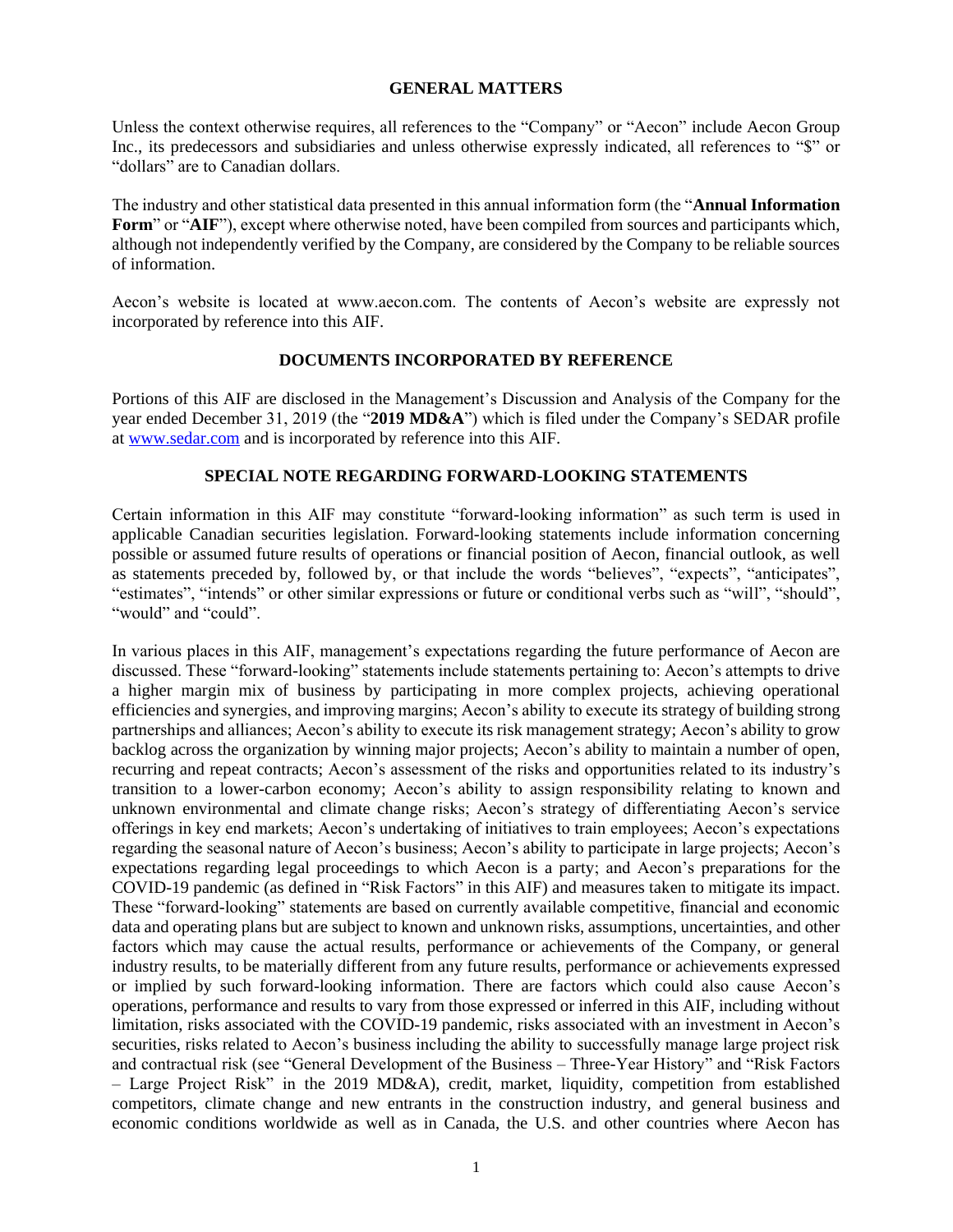operations. Additional discussion regarding risk factors is set out in greater detail under the heading "Risk Factors" in the 2019 MD&A.

Readers are cautioned that the foregoing list of factors and those contained elsewhere in this AIF are not exhaustive. Although the Company believes that the expectations conveyed by forward-looking statements are reasonable based on information available to it on the date such forward-looking statements are made, no assurances can be given as to future results, levels of activity and achievements. Such statements are included in this AIF solely to provide management's view of the Company's operations and their expectations regarding the Company's future plans and financial outlook, based on management's current expectations in these areas, and should not be relied upon for any other purpose. Investors and others should carefully consider the risk factors described in the 2019 MD&A and not place undue reliance on forwardlooking statements. The Company assumes no obligation to update forward-looking statements contained in this AIF, except as required by applicable law.

## **NON-GAAP FINANCIAL MEASURES**

<span id="page-3-0"></span>This AIF presents certain non-GAAP and additional GAAP (GAAP refers to Canadian Generally Accepted Accounting Principles) financial measures to assist readers in understanding the Company's performance. These non-GAAP measures do not have any standardized meaning and therefore are unlikely to be comparable to similar measures presented by other issuers and should not be considered in isolation or as a substitute for measures of performance prepared in accordance with GAAP.

Management uses these non-GAAP and additional GAAP measures to analyze and evaluate operating performance. Aecon also believes the non-GAAP and additional GAAP financial measures below are commonly used by the investment community for valuation purposes, are useful complementary measures of profitability, and provide metrics useful in the construction industry. The most directly comparable measures calculated in accordance with GAAP are profit (loss) attributable to shareholders or earnings (loss) per share.

Non-GAAP financial measures are measures that either exclude or include amounts that are not excluded or included in the most directly comparable measures calculated and presented in accordance with GAAP in the Company's consolidated financial statements.

The following terms are used in this AIF, which are not found in the Chartered Professional Accountants of Canada Handbook and do not have a standardized meaning under GAAP:

• "**backlog**" means the total value of work that has not yet been completed that: (a) has a high certainty of being performed as a result of the existence of an executed contract or work order specifying job scope, value and timing; or (b) has been awarded to Aecon, as evidenced by an executed binding letter of intent or agreement, describing the general job scope, value and timing of such work, and where the finalization of a formal contract in respect of such work is reasonably assured. Operations and maintenance ("**O&M**") activities are provided under contracts that can cover a period of up to 30 years. In order to provide information that is comparable to the backlog of other categories of activity, Aecon limits backlog for O&M activities to the earlier of the contract term and the next five years.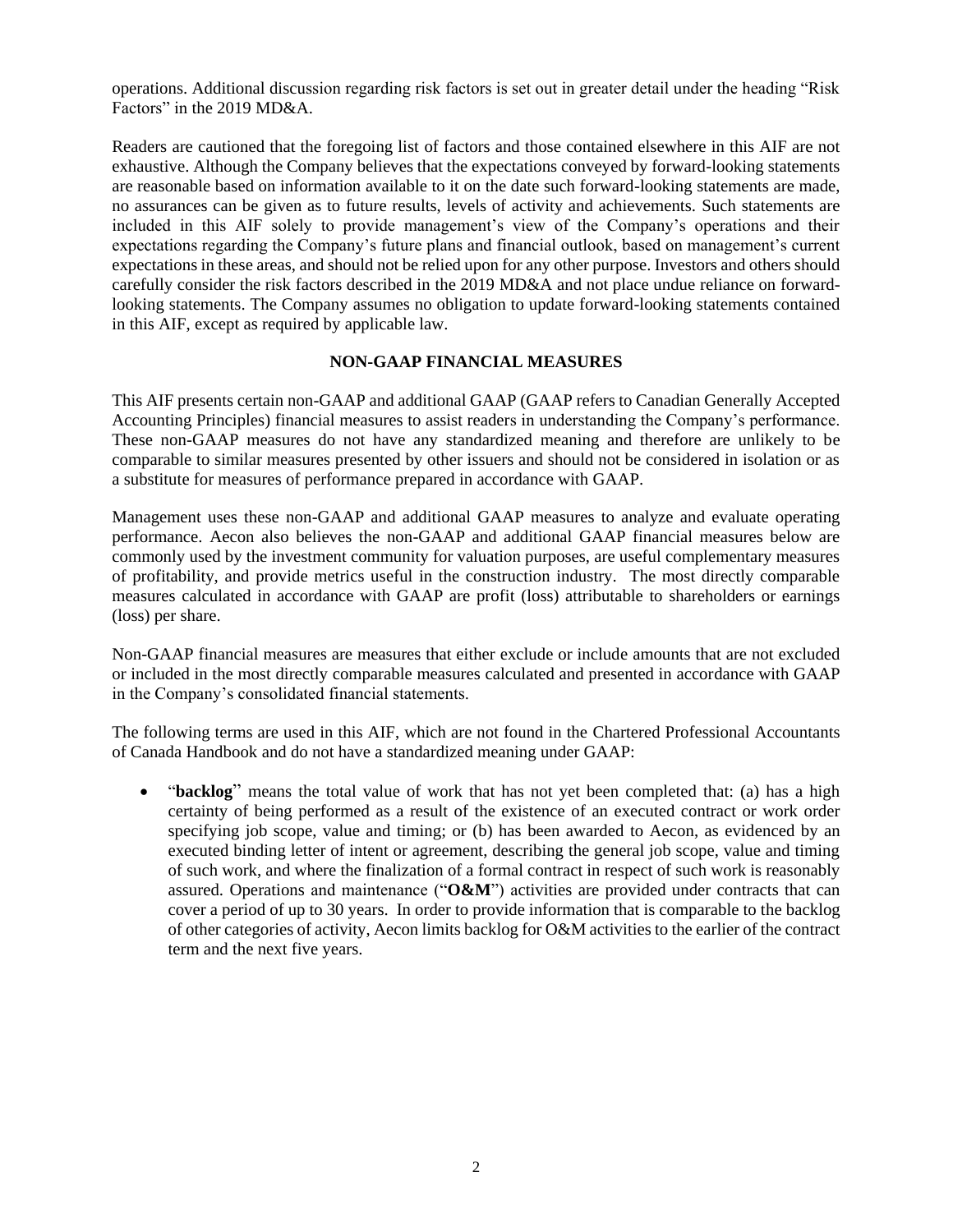# **CORPORATE STRUCTURE**

## <span id="page-4-1"></span><span id="page-4-0"></span>**Name, Address and Incorporation**

Aecon Group Inc. and its predecessor entities have carried on business in Canada since 1877. Aecon was originally incorporated on January 14, 1957 under the name "Prefac Concrete Co. Ltd." and was continued under the *Canada Business Corporations Act* (the "**CBCA**") by certificate of continuance dated May 16, 1978. On June 18, 2001, the Company's name was changed to its current name "Aecon Group Inc."

Aecon's registered and principal office is located at 20 Carlson Court, Suite 105, Toronto, Ontario, Canada, M9W 7K6, telephone: +1 (416) 297-2600, fax: +1 (416) 293-0271. The common shares of the Company (the "**Common Shares**") are listed and posted for trading on the Toronto Stock Exchange (the "**TSX**") under the symbol "ARE."

## <span id="page-4-2"></span>**Intercorporate Relationships**

As of December 31, 2019, its most recent financial year end, Aecon conducted its business principally through the following subsidiary companies, all of which are wholly owned by Aecon:

| Subsidiary                                      | <b>Jurisdiction of Incorporation</b> |  |
|-------------------------------------------------|--------------------------------------|--|
|                                                 |                                      |  |
| <b>Aecon Construction Group Inc.</b>            | Canada                               |  |
| <b>Aecon Construction and Materials Limited</b> | Ontario                              |  |
| <b>Aecon Infrastructure Management Inc.</b>     | Alberta                              |  |
| <b>Aecon Transportation West Limited</b>        | Alberta                              |  |
| <b>Bermuda Skyport Corporation Limited</b>      | <b>Bermuda</b>                       |  |
| Groupe Aecon Québec Ltée                        | <b>Ouébec</b>                        |  |

## <span id="page-4-3"></span>**Joint Ventures**

Aecon conducts a substantial portion of its business through joint ventures with other Canadian and international companies. The following projects constituted the Company's most significant joint venture projects during 2019:

- Annacis Island Wastewater Treatment Plant ("WWTP") Stage 5 Phase 1 Upgrade Project;
- Bruce Power Unit 6 Steam Generator Replacement Project;
- Bruce Power Unit 6 Fuel Channel and Feeder Replacement ("**FCFR**") Project;
- Coastal GasLink Pipeline (Spreads 3 and 4) Project;
- Darlington Nuclear Re-Tube and Feeder Replacement ("RFR") Project (Execution Phase);
- Darlington Nuclear Turbine Generator Refurbishment Project;
- Enbridge Line 3 (Spreads 8 and 9) Replacement Project;
- Eglinton Crosstown Light Rail Transit ("**LRT**") Project;
- Finch West LRT Project;
- Gordie Howe International Bridge Project;
- Highway 401 Expansion Project;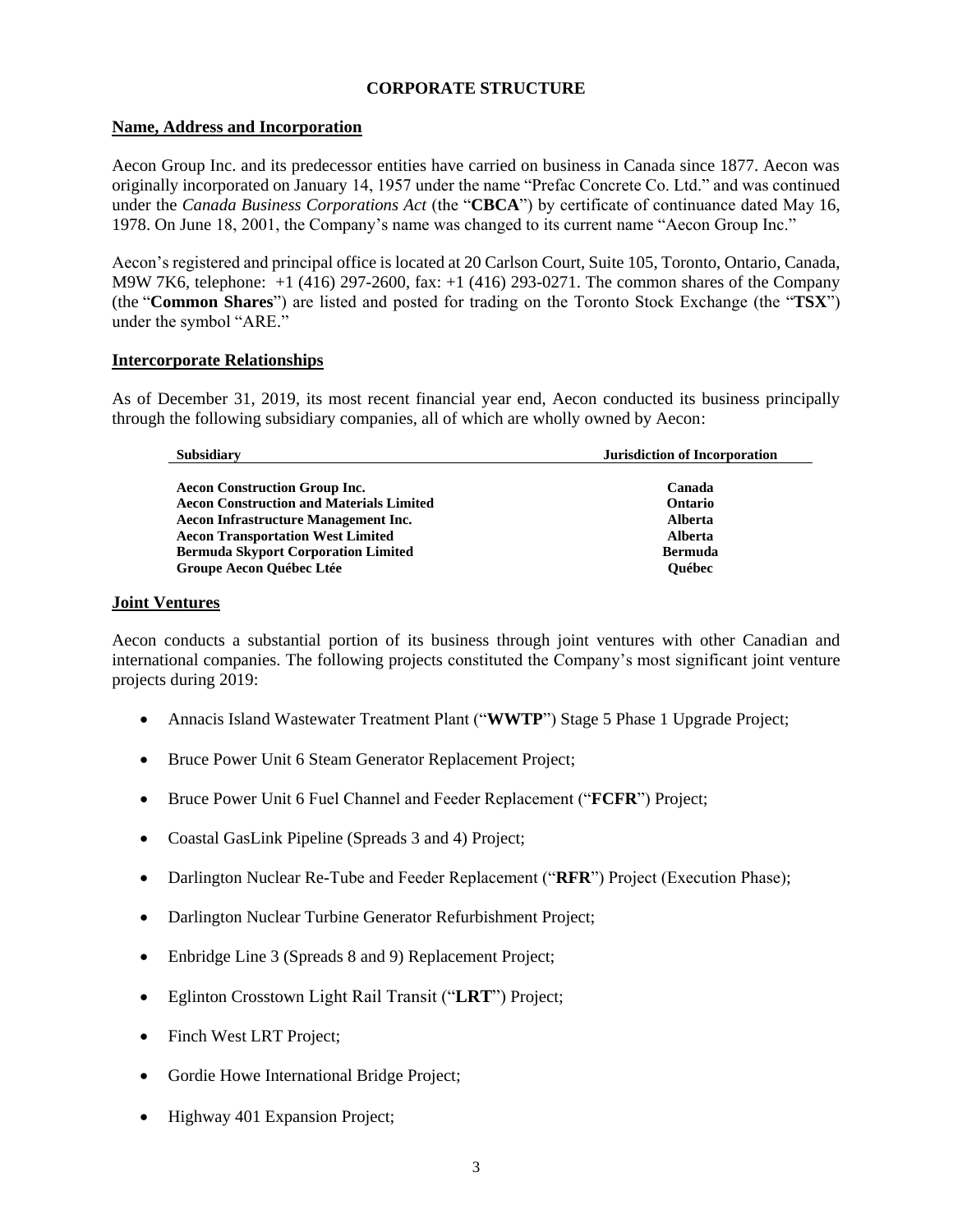- Kemano Generating Station Second Tunnel Project;
- Peace River Bridge Twinning Project;
- Réseau express métropolitain ("**REM**") Montréal LRT Project;
- Second Narrows Water Supply Tunnel Burrard Inlet Crossing Project;
- Site C Generating Station and Spillways ("**GSS**") Civil Works Project;
- Spread 1 of the Trans Mountain Pipeline Expansion Project;
- Waterloo Region LRT Project; and
- York Viva Bus Rapid Transit Project.

See "General Development of the Business – Three Year History" and "Description of the Business – Operations – Major Projects" in this AIF for a description of each of the projects mentioned above.

# **GENERAL DEVELOPMENT OF THE BUSINESS**

<span id="page-5-0"></span>Aecon is a Canadian leader in construction and infrastructure development, providing integrated turnkey services to private and public-sector clients. As of the date of this AIF, Aecon operates in two principal segments: construction ("**Construction**") and concessions ("**Concessions**"). Services range from financing, design, construction and operation to procurement, materials supply and fabrication. As such, Aecon is one of the most diverse and multi-disciplined companies in its industry in Canada.

# <span id="page-5-1"></span>**Three-Year History**

Significant business developments during the Company's past three financial years (other than project awards won in the ordinary course of business) are discussed below.

# *2019 Normal Course Issuer Bid*

On October 31, 2019, the Company announced the receipt of regulatory approval from the TSX to make a normal course issuer bid to purchase for cancellation up to 5,975,486 Common Shares (representing approximately 10% of the public float as of October 24, 2019) during the 12-month period commencing on November 5, 2019 and ending on November 4, 2020 (the "**NCIB**"). As at December 31, 2019, the Company had repurchased for cancellation a total of 399,200 Common Shares under the NCIB for a total cash consideration of \$7,217,653.

# *Proposed Arrangement*

On October 26, 2017 the Company entered into an arrangement agreement with CCCC International Holding Limited and 10465127 Canada Inc. (together, "**CCCI**"), pursuant to which CCCI agreed, subject to satisfaction of customary conditions, to acquire all of the issued and outstanding Common Shares in cash by way of a statutory plan of arrangement under the CBCA (the "**Arrangement**"). On May 23, 2018, the Company was informed that the Governor in Council had issued an order under the *Investment Canada Act* directing CCCI not to implement the Arrangement. As a result, the Arrangement did not proceed.

# *Leadership Changes*

On September 4, 2018 Jean-Louis Servranckx assumed the role of President and Chief Executive Officer of the Company. Upon Mr. Servranckx's assumption of the President and Chief Executive Officer role, Mr. John M. Beck assumed his previous role as Executive Chairman of the board of directors of the Company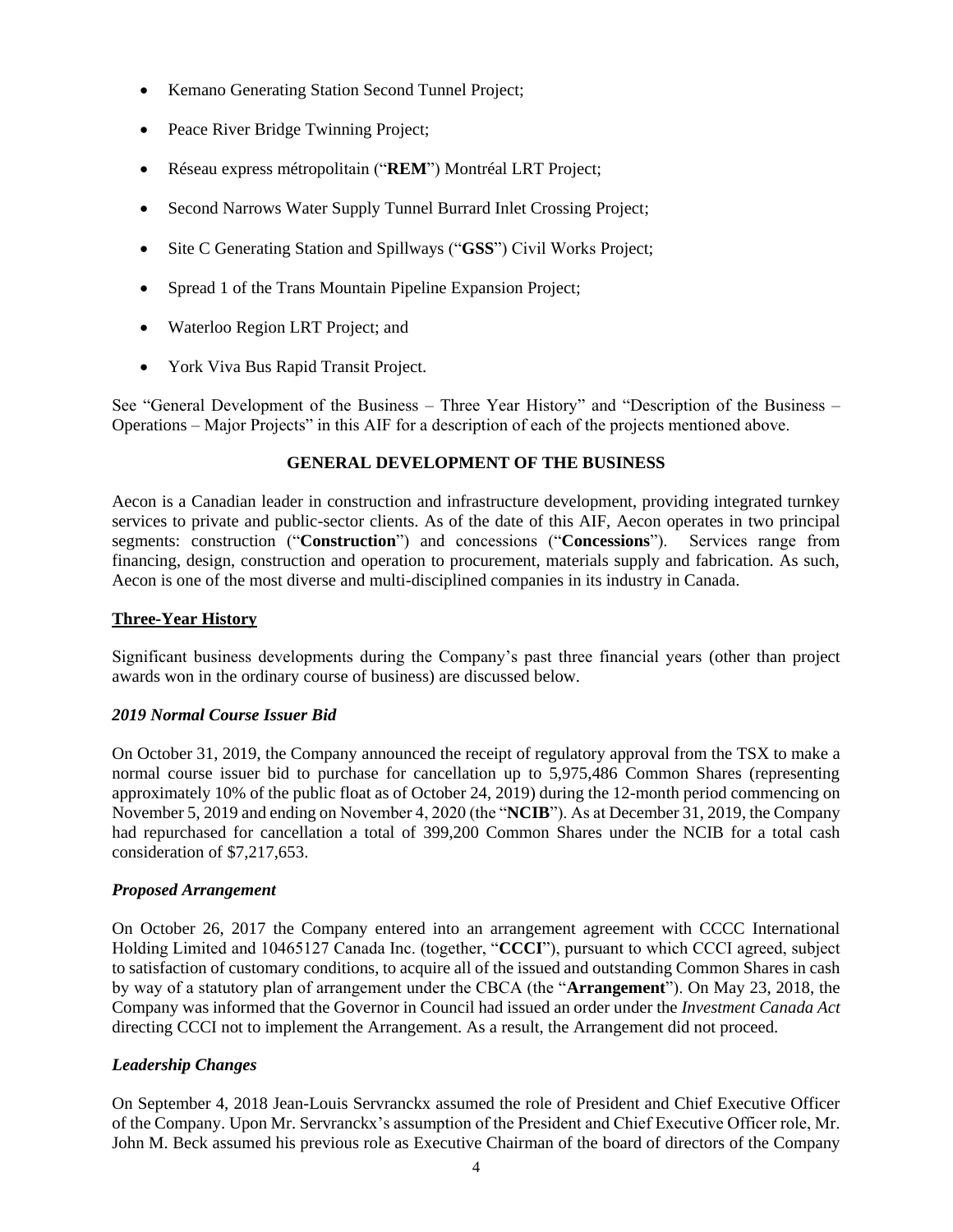(the "**Board**"). On October 25, 2018 the Company announced the appointment of Jean-Louis Servranckx to the Board.

On December 31, 2019, John M. Beck transitioned from Executive Chairman of the Board to the role of non-executive Chairman of the Board. Mr. Beck thus ceased to be an officer of the Company. Jean-Louis Servranckx assumed full executive responsibility and continues to be fully supported by Mr. Beck and the Board.

## *Issuance of 2018 Debentures and Redemption of 2013 Debentures*

On September 26, 2018 Aecon issued an aggregate of \$160,000,000 principal amount of 5.00% convertible unsecured subordinated debentures (the "**2018 Debentures**") pursuant to a short form prospectus dated September 19, 2018. On October 1, 2018, Aecon issued an additional \$24,000,000 aggregate principal amount of the 2018 Debentures pursuant to the full exercise of the over-allotment option granted to the underwriting syndicate.

On October 26, 2018 Aecon used most of the proceeds from the 2018 Debenture offering to redeem the \$169 million aggregate principal amount of its 5.50% convertible unsecured subordinated debentures outstanding, which were scheduled to mature on December 31, 2018 in accordance with the terms of the second supplemental trust indenture to the Trust Indenture (as defined below).

# *Sale of Contract Mining Business*

On November 23, 2018 the Company sold substantially all of the assets related to its Contract Mining business, including its interest in the Fort Hills Project, for \$197.5 million in cash to North American Construction Group. Aecon's Contract Mining business provided overburden removal and environmental reclamation services through a fleet of earth-moving equipment, primarily in the oil sands in Fort McMurray, Alberta.

## *Segment Realignment*

Commencing in 2018, Aecon's Energy and Mining segments were combined into an Industrial segment to align with Aecon's operating management structure at that time and to capitalize on and combine the strengths and synergies of the Aecon group. Accordingly, throughout 2018, Aecon operated in three principal segments within the construction and infrastructure development industry: Infrastructure, Industrial, and Concessions.

In the first quarter of 2019, Aecon implemented a further structural realignment of its business segments to operate around two core end-markets. The two business segments are now: (i) Construction, which groups all of Aecon's construction capabilities and services under one organization, realigning services and resources to capitalize on the synergies provided by the Company's "One Aecon" approach; and (ii) Concessions, which includes the development, financing, construction and operation of infrastructure projects by way of build-operate-transfer, build-own-operate-transfer and other public-private partnership ("**P3**") contract structures. This refined and simplified organizational structure allows Aecon to offer its services to clients in a more focused and efficient manner.

# **DESCRIPTION OF THE BUSINESS**

## <span id="page-6-1"></span><span id="page-6-0"></span>**Business of the Company**

As of the date of this AIF, Aecon operates in two principal segments within the construction and infrastructure development industry: Construction and Concessions.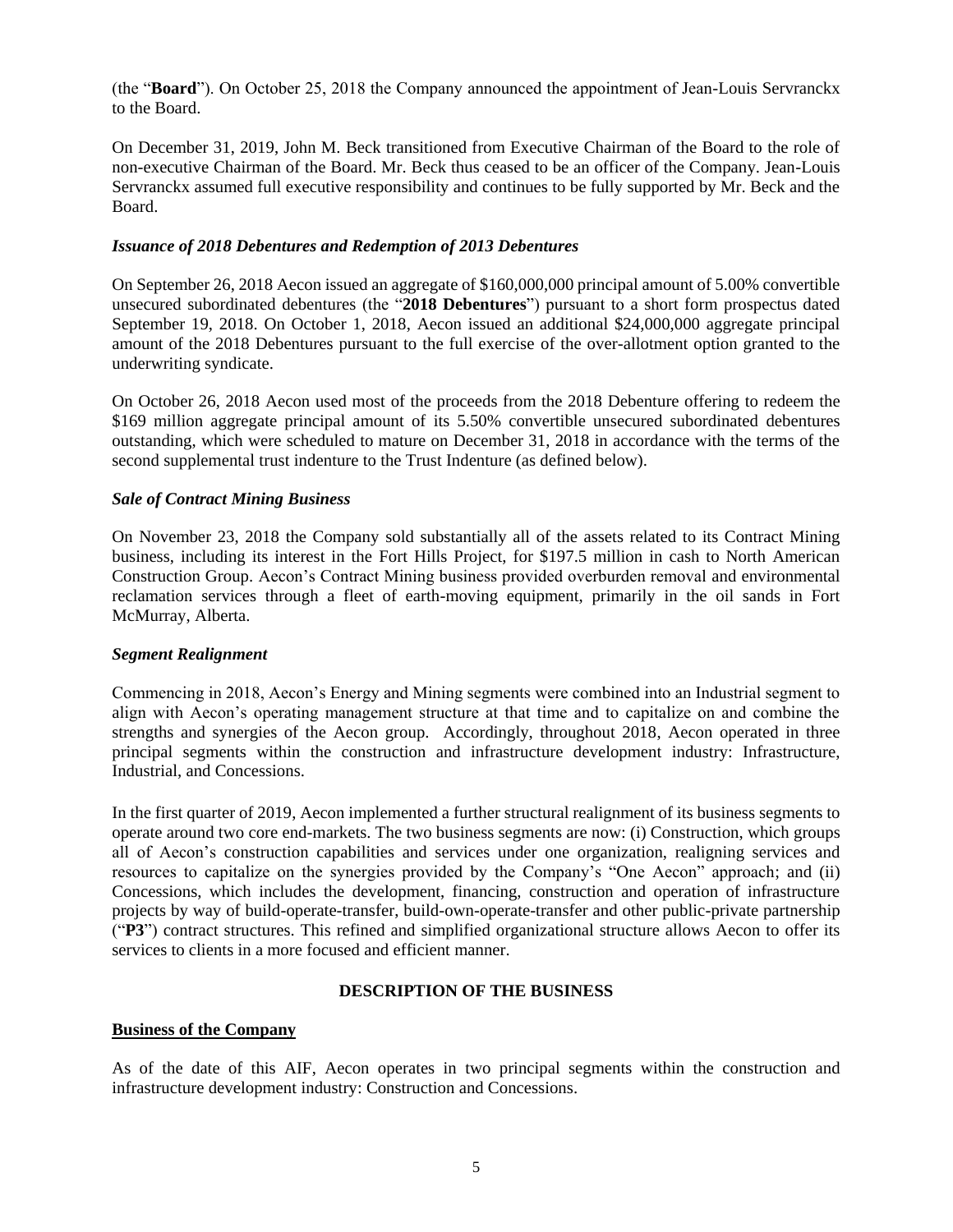The Construction segment includes all aspects of the construction of both public and private infrastructure, primarily in Canada and, on a selected basis, internationally and focuses primarily on the following market sectors:

- Civil Infrastructure;
- Urban Transportation Systems;
- Nuclear Power Infrastructure:
- Utility Infrastructure; and
- Conventional Industrial Infrastructure.

Activities within the Concessions segment include the development, financing, building and operation of construction projects by way of P3 contract structures, as well as integrating the services of all project participants, and harnessing the strengths and capabilities of Aecon. The Concessions segment focuses primarily on providing the following services:

- Development of domestic and international P3 projects;
- Private finance solutions;
- Developing effective strategic partnership;
- Leading and/or actively participating in development teams; and
- Operations and maintenance.

The construction and infrastructure development industry in Canada is seasonal in nature for companies like Aecon that perform a significant portion of their work outdoors, particularly road construction and utilities work. As a result, less work is performed in the winter and early spring months than in the summer and fall months. Accordingly, Aecon has historically experienced a seasonal pattern in its operating results, with the first half of the year, and particularly the first quarter, typically generating lower revenue and profit than the second half of the year. Therefore, results in any one quarter are not necessarily indicative of results in any other quarter, or for the year as a whole.

# <span id="page-7-0"></span>**Business Operations – Major Projects**

For the year ended December 31, 2019, except where noted below, Aecon was involved in the design and/or construction of 22 major projects. These projects are: the Annacis Island WWTP Stage 5 Phase 1 Project; the Bermuda International Airport Redevelopment Project; the Bruce Power Unit 6 FCFR Project; the Bruce Power Unit 6 Steam Generator Replacement Project; the Coastal GasLink Pipeline (Spreads 3 and 4) Project; the Darlington Nuclear RFR Project (Execution Phase); the Darlington Nuclear Turbine Generator Refurbishment Project; the Eglinton Crosstown LRT Project; the Enbridge Line 3 (Spreads 8 and 9) Replacement Project; the F.G. Gardiner Expressway Rehabilitation Project: Section 1; the Finch West LRT Project; the Gordie Howe International Bridge Project; the Highway 401 Expansion Project; the Kemano Generating Station Second Tunnel Project; the NOVA Chemicals Area 100/200 Mechanical and Piping Installation Project; the Peace River Bridge Twinning Project; the REM Montréal LRT Project; the Second Narrows Water Supply Tunnel Burrard Inlet Crossing Project; the Spread 1 of the Trans Mountain Pipeline Expansion Project; the Site C GSS Civil Works Project; the Waterloo Region LRT Project; and the York Viva Bus Rapid Transit Project, as described in further detail below.

In March of 2020, a number of governments in jurisdictions in which the Company operates declared states of emergency, or similar measures, in response to the COVID-19 pandemic. To the extent that the Company has been notified that certain of its major projects have been impacted due to such measures as of the date of this AIF, such information is provided below.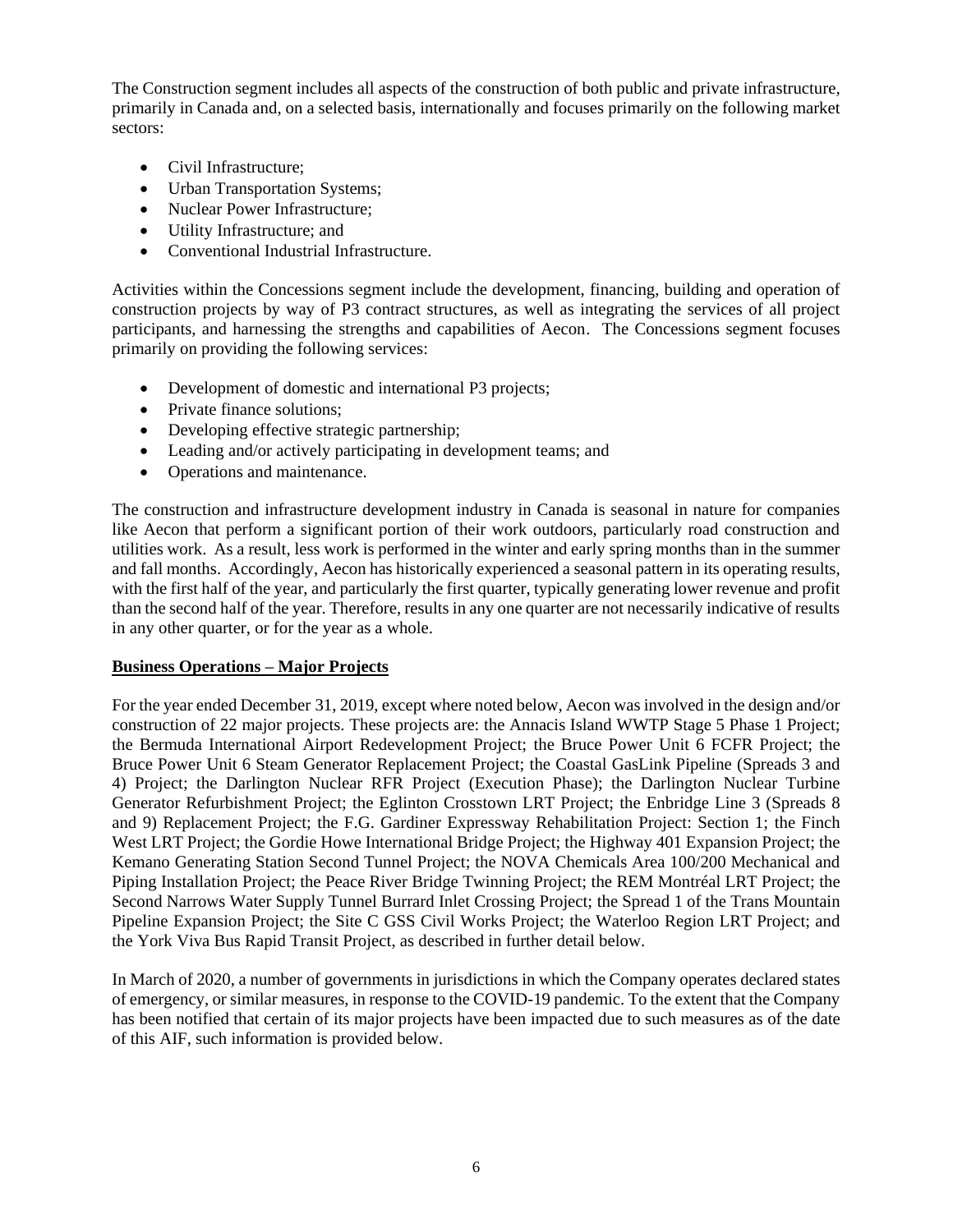## *Annacis Island WWTP Stage 5 Phase 1 Project*

Aecon holds a 50% interest in a joint venture project valued at \$252 million to perform civil, mechanical and electrical work and instrumentation and demolition of the Annacis Island WWTP Stage 5 Phase 1 in Vancouver, British Columbia. Construction began in 2017, with work expected to be completed in 2021.

## *Bermuda International Airport Redevelopment Project*

Aecon is executing a contract for the design and build of a new airport terminal at L.F. Wade International Airport located in St. George's, Bermuda. Construction of the new terminal involves six new covered boarded bridges, new apron space for parking and refueling or loading/unloading an aircraft, modifications to taxiways to improve airport traffic flow and energy and water efficiency features. Construction is expected to be completed in the second half of 2020. In addition, Aecon, through its wholly-owned subsidiary Bermuda Skyport Corporation Limited, is party to a concession contract for the financing, operation, maintenance, and complete lifecycle of the existing and new terminals on the L.F. Wade International Airport for a 30-year term starting on financial close, which occurred on March 16, 2017. The construction contract is valued at US\$274 million. In March 2020, the existing airport was temporarily closed for reasons related to the COVID-19 pandemic.

# *Bruce Power Unit 6 FCFR Project*

Aecon holds a 40% interest in a joint venture project valued at \$475 million to execute work related the Unit 6 FCFR at the Bruce Nuclear Generating Station in Kincardine, Ontario. Unit 6 is the first of six reactors being refurbished by Bruce Power through a Major Component Replacement program. The scope of work includes the removal and replacement of calandria tubes, pressure tubes, and feeder tubes for Unit 6, as well as construction management and trade labour. In March 2020, work on this project was partially suspended for reasons related to the COVID-19 pandemic.

# *Bruce Power Unit 6 Steam Generator Replacement Project*

Aecon holds a 40% interest in a joint venture valued at \$130 million to replace steam generators at Unit 6 of the Bruce Nuclear Generating Station in Kincardine, Ontario.

## *Coastal GasLink Pipeline (Spreads 3 and 4) Project*

Aecon holds a 50% interest in a joint venture project valued at \$526 million for construction of Spreads 3 and 4 of the Coastal GasLink Pipeline in British Columbia. The scope of work includes construction of 123 kilometres of pipeline for Spread 3 and 74 kilometres of pipeline for Spread 4, northeast of Prince George, British Columbia.

## *Darlington Nuclear RFR Project (Execution Phase)*

Aecon holds a 50% interest in a joint venture project valued at \$2.75 billion to carry out the execution phase of the re-tube and feeder replacement project for the Darlington Nuclear Generating Station Refurbishment Program at Ontario Power Generation's Darlington Nuclear Generating Station in Clarington, Ontario. The execution phase scope of work includes refurbishment of the reactor cores to replace critical components at the Darlington Nuclear Generating Station, using the tools and methods that were developed and tested during the project's definition phase carried out by the joint venture. In March 2020, work on this project was partially suspended for reasons related to the COVID-19 pandemic.

## *Darlington Nuclear Turbine Generator Refurbishment Project*

Aecon holds a 60% interest in a joint venture project valued at \$265 million to carry out work on all four steam turbine generators at the Darlington Nuclear Generating Station in Clarington, Ontario. In March 2020, work on this project was partially suspended for reasons related to the COVID-19 pandemic.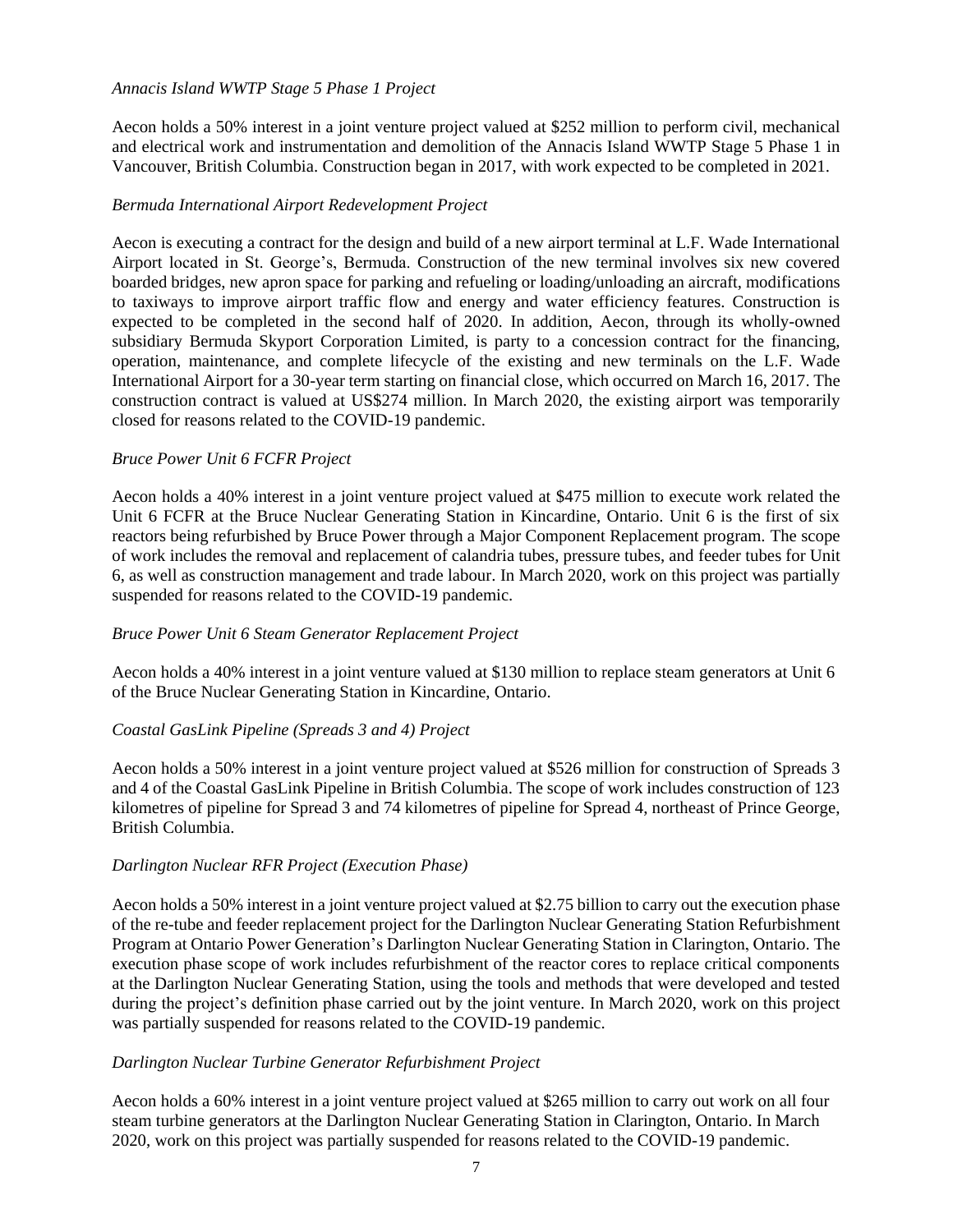# *Eglinton Crosstown LRT Project*

Aecon holds a 25% interest in a concessionaire, design and build joint venture and maintenance and rehabilitation partnership of the Eglinton Crosstown LRT system. The joint venture is responsible for the design, construction, finance, maintenance and lifecycle activities of the 19-kilometre long dual track system for a 30-year maintenance term, including 25 stations, an integrated system of track work, rolling stock, signaling and communications infrastructure along Eglinton Avenue in Toronto, Ontario. The joint venture project is valued at \$5.3 billion.

# *Enbridge Line 3 (Spreads 8 and 9) Replacement Project*

Aecon held a 50% interest in a joint venture valued at \$282 million to construct Spreads 8 and 9 of the Line 3 Replacement Phase 2 project in Manitoba. The scope of work included constructing 92.2 kilometres of pipeline in the area of Brandon, Manitoba for Spread 8, and constructing 96.5 kilometres of pipeline near Morden, Manitoba for Spread 9 extending to the Canada-U.S. border. The project was completed in August of 2019.

## *F.G. Gardiner Expressway Rehabilitation Project: Section 1*

Aecon is executing a contract valued at \$248 million for the full superstructure replacement of a 1.1 km section of the F. G. Gardiner Expressway in Toronto, Ontario, the rehabilitation of three ramps, as well as the installation of new street lighting and a Road Emergency Services Communication Unit system. The project is a segment of the City of Toronto's overall F.G. Gardiner Strategic Rehabilitation Plan, which will see the rehabilitation of the entire expressway.

## *Finch West LRT Project*

Aecon holds a 33.3% interest in equity and construction of a joint venture project valued at \$2.5 billion and a 50% interest in the 30-year maintenance term. The project consists of an 11-kilometre LRT that will run in a semi-exclusive lane along Finch Avenue in Toronto, a below-grade terminal stop at Humber College and 16 surface stops as well as an underground interchange station. The project also includes a maintenance and storage facility for the light rail vehicles and other required components, such as trackworks, signaling, communications, and public realm infrastructure.

## *Gordie Howe International Bridge Project*

Aecon holds a 20% interest in a joint venture project valued at \$5.7 billion (nominal value) to design, build and for a term of 30 years finance, operate, maintain and rehabilitate the new Gordie Howe International Bridge along the Canadian/U.S. border in the Windsor, Ontario and Detroit, Michigan region.

# *Highway 401 Expansion Project*

Aecon holds a 50% interest in a joint venture project executing the \$640 million contract for the Highway 401 Expansion. This project is an approximately 18-kilometre reconstruction and widening project in the western part of the Greater Toronto Area, from the Credit River in Mississauga, Ontario to Regional Road 25 in Milton, Ontario, consisting of two 10-lane segments, two 12-lane core collector systems and median High Occupancy Vehicle (HOV) lanes. The scope of work also includes bridge reconstruction and replacement, structural culvert replacements, drainage and utilities work, as well as ecological restoration.

## *Kemano Generating Station Second Tunnel Project*

Aecon holds a 40% interest in a joint venture project valued at \$364 million to construct an 8-kilometre tunnel for Rio Tinto in Kitimat, British Columbia.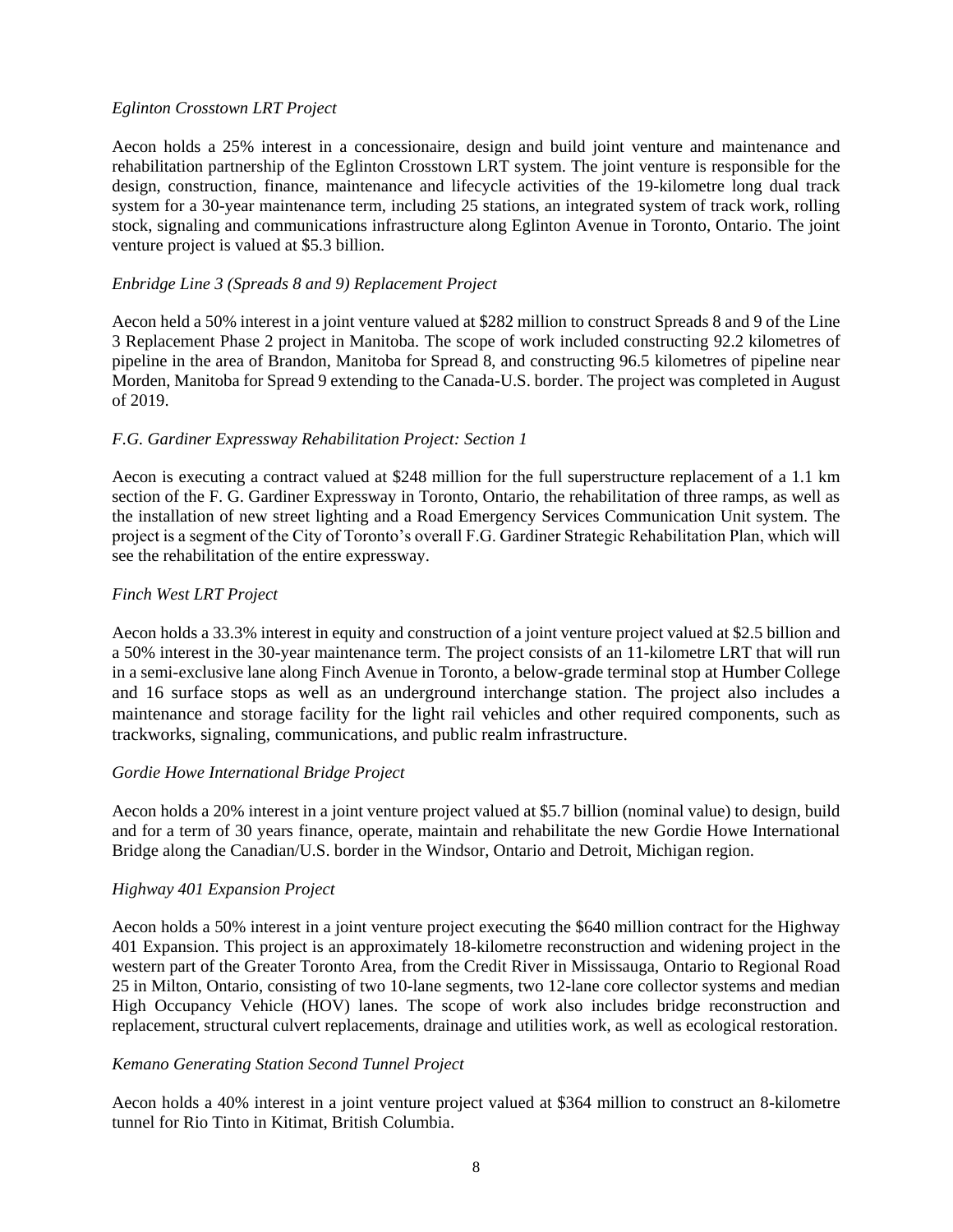## *NOVA Chemicals Area 100/200 Mechanical and Piping Installation Project*

Aecon is executing a contract by NOVA Chemicals for the Area 100/200 Mechanical and Piping Installation. The scope of work includes structural steel erection and piping at a new polyethylene plant in Sarnia, Ontario. In March 2020, work on this project was partially suspended for reasons related to the COVID-19 pandemic.

## *Peace River Bridge Twinning Project*

Aecon holds a 50% interest in a joint venture project valued at \$148 million to construct a bridge over the Peace River to twin Highway 2 in Peace River, Alberta.

## *REM Montréal LRT Project*

Aecon holds a 24% interest in a joint venture project valued at \$5 billion to engineer, procure and construct the REM in Montréal, Quebec. The REM is a fully automated, electric light rail transit network that includes 67 kilometres of double tracks, 3.5 kilometres of tunnels, 26 new stations and park-and-ride facilities with associated bus terminals. In March 2020, work on this project was suspended for reasons related to the COVID-19 pandemic.

## *Second Narrows Water Supply Tunnel Burrard Inlet Crossing Project*

Aecon holds a 40% interest in a joint venture project valued at \$267 million to construct a water supply tunnel located at the Burrard Inlet Crossing in Vancouver, British Columbia. The scope of work includes construction of two shafts, one on each side of Burrard Inlet, connected by a 1,100-metre tunnel.

## *Site C GSS Civil Works Project*

Aecon holds a 30% interest in a joint venture project valued at \$1.6 billion for construction at the Site C Generating Station and Spillways Civil Works. The Site C Project is a hydroelectric dam and generating station under construction on the Peace River in northeast British Columbia. The scope of work includes the delivery of civil works associated with the powerhouse, penstocks, spillways and power intakes plus related ancillary construction work for BC Hydro. In March 2020, work on this project was suspended for reasons related to the COVID-19 pandemic.

## *Spread 1 of the Trans Mountain Pipeline Expansion Project*

Aecon holds a 50% interest in a joint venture project to execute pipeline construction on Spread 1 of the Trans Mountain Pipeline Expansion Project. The scope of work includes construction of 49 kilometres of pipeline around Edmonton, Alberta.

## *Waterloo Region LRT Project*

Aecon holds a 10% interest in the concessionaire and held a 51% interest in the design and build joint venture project valued at \$583 million to design, construct, finance, operate and maintain a 19-kilometre dual track LRT system with 16 stations from Conestoga Mall in Waterloo, Ontario to Fairview Park Mall in Kitchener, Ontario.

## *York Viva Bus Rapid Transit Project*

Aecon holds a 50% interest in a joint venture project valued at \$261 million to design and construct approximately 9 kilometres of dedicated rapidway lanes for Viva rapid transit vehicles in the center of the road, including widening Yonge Street to accommodate the rapidway lanes, as well as ten new Viva Stations in Richmond Hill and Newmarket, Ontario.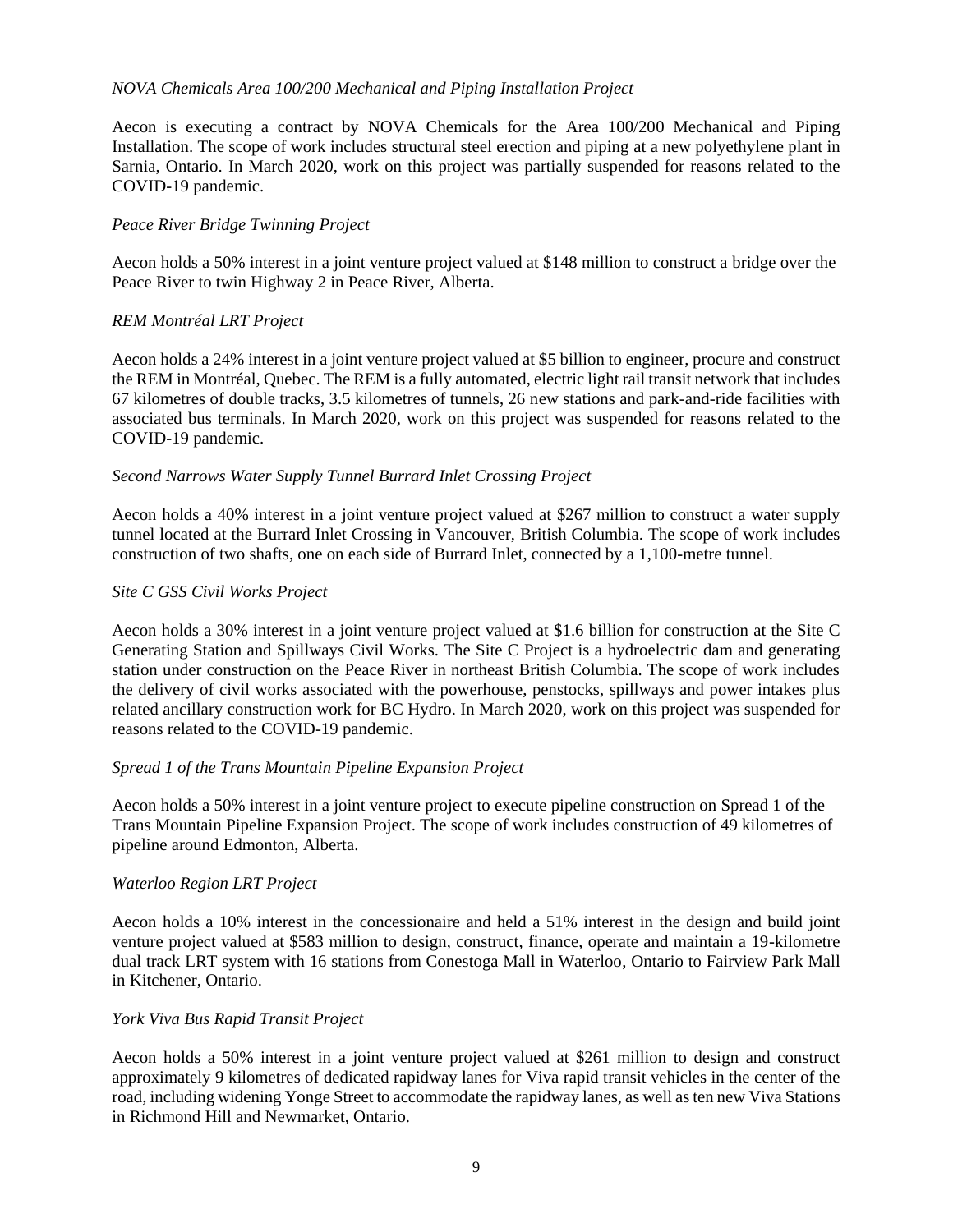In addition to the above major projects, Aecon maintains a number of open, recurring and repeat contracts and arrangements where the exact amount of work to be performed cannot be reliably quantified or where a minimum number of units at the contract specified price per unit is not guaranteed. Examples include the value of construction work managed under construction management advisory contracts, concession agreements, multi-year operating and maintenance service contracts where the value of the work is not specified, supplier of choice arrangements and alliance agreements where the client requests services on an as-needed basis. Some work under those contracts has been suspended due to the COVID-19 pandemic.

## <span id="page-11-0"></span>**Environmental, Health and Safety Policy and Sustainability Policy**

Aecon is subject to federal, provincial and municipal environmental legislation in all of its manufacturing and construction operations in the jurisdictions in which it operates. In any given year, Aecon performs work on hundreds of job sites of varying size and duration in many different jurisdictions and as such is subject to a wide range of environmental laws. Environmental and climate change risks are assessed in a variety of ways as outlined below.

Aecon recognizes that it must conduct all of its business in such a manner as to protect and preserve the environment as well as to comply with applicable statutory requirements. At each place where work is performed, Aecon develops and implements a detailed quality control plan as the primary tool to demonstrate and maintain compliance with all environmental regulations and conditions of permits and approvals. All Aecon employees at a supervisor role or higher are required to complete on an annual basis environmental, health and safety, "Red Book" training, an internal training session which includes conventional safety training, occupational health and safety as well as environmental training. In addition, Aecon's Code of Ethics and Business Conduct (the "**Code**") identifies environmental protection as a fundamental corporate value. The Code states that each Aecon employee has a role to play in ensuring that Aecon's business complies with existing legislation and is consistent with sound environmental management as well as the principles of sustainable development. Employees are encouraged and required to report any environmental concerns or events to their manager, or Aecon's Environment Health and Safety or Legal departments. Any immediate concerns are reviewed and assessed by the senior management team in consultation with Aecon's internal environment specialists, with additional monitoring and reporting up to the Board on an ongoing basis. Any significant issues or liabilities are raised and included in quarterly reports which are provided to the senior management team and the Board. Electronic notices are also issued from our Environmental, Health and Safety incident management system to notify senior management of any environmental and safety incidents in the past 24 hours.

Aecon introduced an Environmental, Social and Governance framework in June of 2019 (the **"ESG Program"**). The ESG Program is overseen by the Risk Committee of the Board. As part of the ESG Program, in the second half of 2019, the Company adopted and published on its website a Sustainability Policy, an Environmental Policy and a Human Rights Policy, each applicable to all of its operations. Management is also enhancing its global Environmental Management System. In 2020, subject to ongoing developments related to the COVID-19 pandemic, Aecon will publish its first Sustainability Report, which will report against the metrics set forth in the United Nations Sustainable Development Goals as well as the Sustainability Accounting Standards Board and the Task Force on Climate-Related Financial Disclosures frameworks.

Most of Aecon's work is completed pursuant to alliance agreements, purchase orders or project specific contracts. These contracts typically assign responsibility for known and unknown environmental risk. Where Aecon accepts risk for environmental liability, an appropriate contingency is included in the contract price and all major projects with material environmental risk are evaluated by Aecon's Project Risk Committee. Historically, the costs of environmental compliance have either been covered in the contract price (including general project contingencies) or have been non-material. Nevertheless, there can be no guarantee that a material liability will not arise that exceeds project contingencies. Based on the quarterly reports and electronic notices described above, management is not aware of any pending environmental legislation, violations of existing environmental legislation or significant cost of compliance with existing environmental legislation which would be likely to have a material impact on any of Aecon's operations,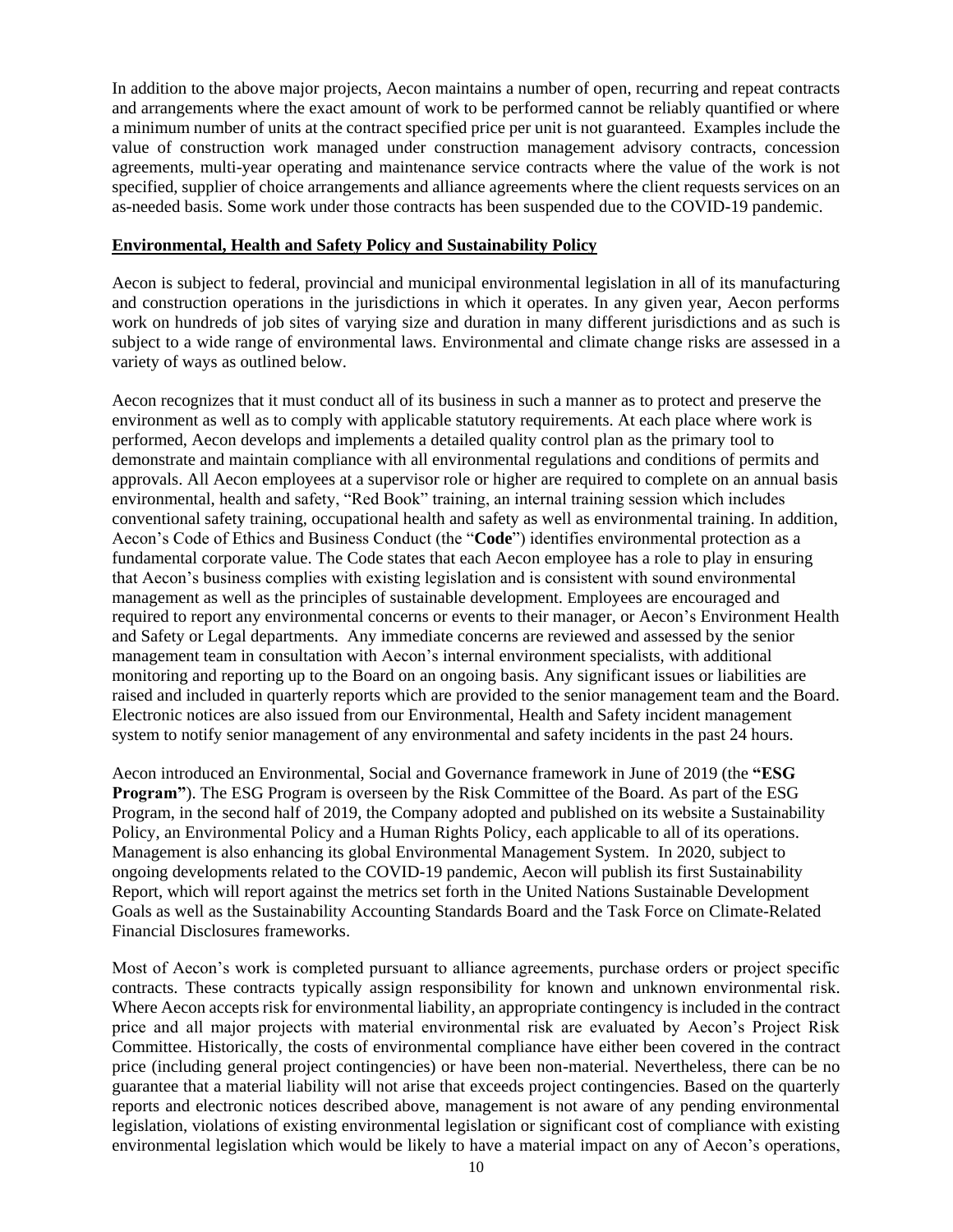capital expenditure requirements or competitive position. See "Risk Factors - Environmental and Safety Factors" and "Risk Factors – Climate Change Factors" in the 2019 MD&A for additional details.

With respect to asset retirement obligations, the Company has legal obligations associated with the retirement of pits and quarries utilized in aggregate mining operations. As a result, a provision is made for close down, restoration and environmental rehabilitation costs (which include the dismantling and demolition of infrastructure, removal of residual materials and remediation of disturbed areas) in the financial period when the related environmental disturbance occurs, based on estimated future costs using information available at the balance sheet date. The provision is discounted using a current market-based pre-tax discount rate that reflects the average life of the obligations. An increase in the provision due to the passage of time is recognized as a finance cost and the provision is reduced by actual rehabilitation costs incurred. The present value of the legal obligation incurred is recognized as an inventory production cost and is included in the cost of the aggregates produced. For additional detail, see Note 5.16 "Provisions – Decommissioning Liabilities" and Note 5.16 "Provisions - General" in the 2019 Consolidated Financial Statements filed under the Company's SEDAR profile at [www.sedar.com.](http://www.sedar.com/)

# <span id="page-12-0"></span>**Employees**

Aecon had approximately 2,000 full time salaried employees, approximately 2,488 union and 320 fixed term contract employees as of December 31, 2019, for a total of approximately 5,158 employees. This number is not indicative of the total number of employees at any time throughout the year as the Canadian construction industry is seasonal in nature, with less work performed in the winter and early spring months and may also vary depending on the number and nature of ongoing projects, acquisitions, divestitures and restructuring initiatives. At its peak operating capacity level during 2019, Aecon employed approximately 8,891 employees. Joint venture employees and independent contractors are excluded from these figures, as they are not employed by Aecon. Aecon recruits its hourly worker labour pool on an "as needed" basis consistent with relevant union contracts and traditional hiring practices. These employees are laid off upon the completion of the job they were working on unless they are transferred to another job. Management believes that its relationship with its employees is generally excellent.

## **RISK FACTORS**

<span id="page-12-2"></span><span id="page-12-1"></span>A description of risks affecting Aecon and its business appears under the heading "Risk Factors" located on pages 24 to 37 of the 2019 MD&A, which pages are incorporated by reference herein. See the heading "Special Note Regarding Forward-Looking Information" for a further discussion of risks associated with forward looking statements.

The Risk Factors disclosed in the 2019 MD&A addressed the risks of epidemics and pandemics and their impact on the Company's business and operations as reasonably understood at the time. Given the rapid global spread of the novel coronavirus with the potential to cause severe respiratory illness ("**COVID-19**") and the declaration of a global pandemic by the World Health Organization on March 11, 2020, subsequent to the release of the 2019 MD&A, the Company is updating its Risk Factors to include the disclosure that follows.

With the majority of jurisdictions in which the Company operates declaring a state of emergency in response to the COVID-19 pandemic, the Company's financial and/or operating performance could be materially adversely impacted by way of suspensions of the Company's projects, either by its clients or due to a broader government directive, slowdowns or stoppages in the performance of projects due to labour shortages, union action and/or high levels of absenteeism, supply chain disruptions, and increased collection risk from clients. Projects that were expected to be available to the Company to bid on to secure new revenue may also be delayed, suspended, or canceled.

Aecon has implemented a business continuity plan and has established the Aecon Leadership Emergency Response Team (ALERT) to provide centralized, cross-functional, strategic direction during a contagious illness situation such as the COVID-19 pandemic. While these measures may partially mitigate the impact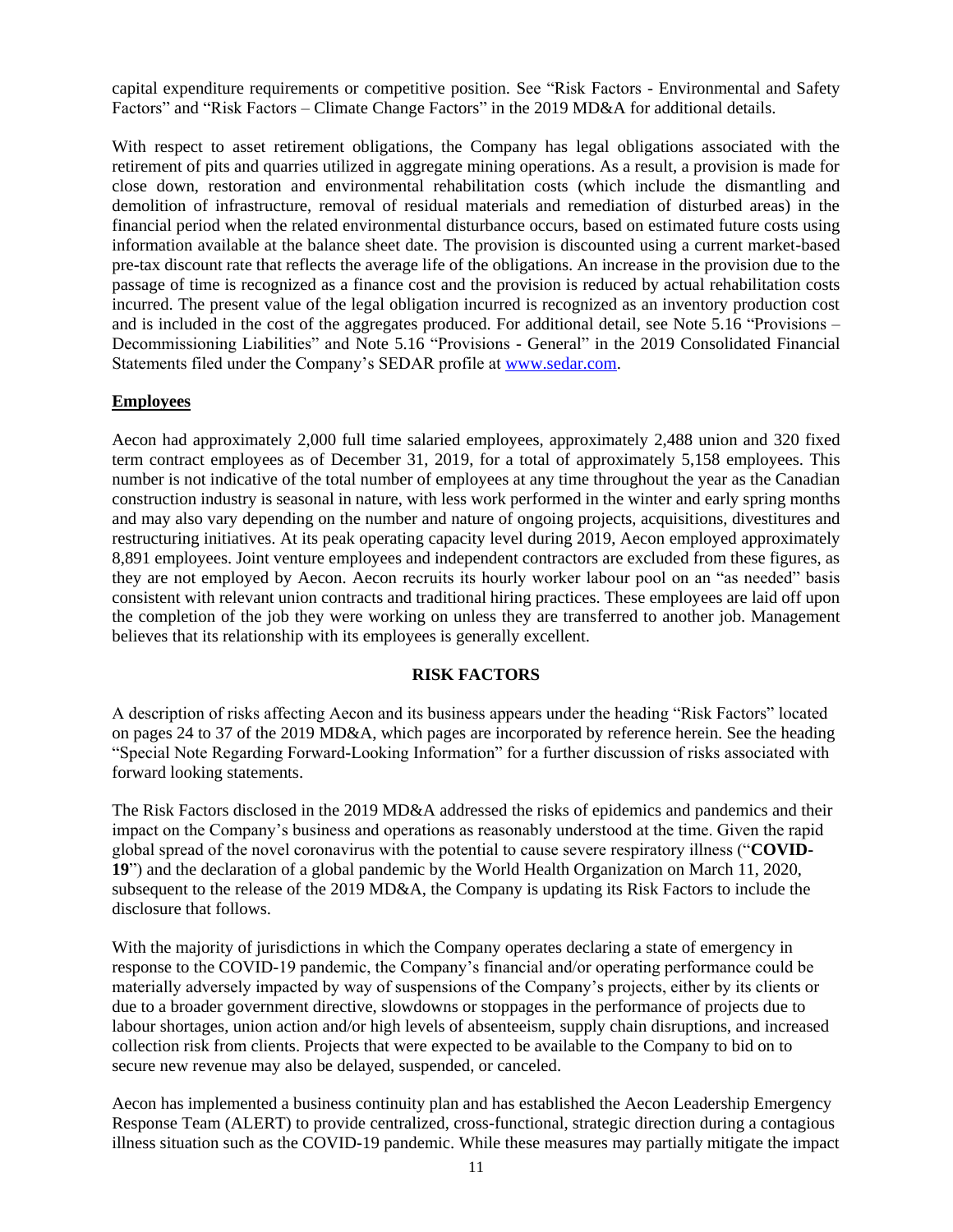of the COVID-19 pandemic, minimize recovery time and reduce business losses, the plan can neither account for nor control all possible events. The COVID-19 pandemic, therefore, may have material adverse financial implications for the Company.

## **DIVIDENDS AND DISTRIBUTIONS**

The declaration and payment of dividends is at the sole discretion of the Board and may vary depending on a variety of factors and conditions. The Board reviews Aecon's dividend policy periodically in the context of the Company's overall profitability, free cash flow, legal requirements and other such factors the Board determines to be relevant.

In March 2017, Aecon's dividend policy was to, subject to Board approval, pay out quarterly dividends in the amount of \$0.125 per Common Share on the first business day of each quarter to shareholders of record on the date that is ten calendar days prior to the payment date. In 2018, the dividend policy remained the same as in the prior year. In March 2019, the Board approved an increase to quarterly dividends to \$0.145 per Common Share. In June 2019, the Board approved an amendment to Aecon's dividend policy to clarify that all dividend payments will be made on or prior to the second business day following the end of a quarter. In March 2020, the Board approved an increase to the quarterly dividend to \$0.16 per Common Share.

Pursuant to the Trust Indenture and Supplemental Indenture (each as hereinafter defined) and the solvency restrictions under the CBCA, Aecon is restricted from declaring or paying a dividend to the holders of issued and outstanding Common Shares after the occurrence of an Event of Default (as defined in the Trust Indenture) unless and until such default shall have been cured or waived or shall have ceased to exist. For additional details, please see copies of each of the Trust Indenture and Supplemental Indenture filed under Aecon's SEDAR profile at www.sedar.com.

# **DESCRIPTION OF CAPITAL STRUCTURE**

# <span id="page-13-1"></span><span id="page-13-0"></span>**Common Shares**

The authorized capital of the Company consists of an unlimited number of Common Shares. As of December 31, 2019, there were 60,715,625 outstanding Common Shares and no outstanding options to acquire Common Shares. For additional details, please see Note 24 "Capital Stock" to the 2019 Consolidated Financial Statements filed under the Company's SEDAR profile at [www.sedar.com.](http://www.sedar.com/)

Holders of Common Shares are entitled to receive notice of all meetings of shareholders of the Company, to attend such meetings and to cast one vote per share at all such meetings. Holders of Common Shares do not have cumulative voting rights with respect to the election of directors and, accordingly, holders of the majority of the Common Shares entitled to vote in any election of directors may elect all directors standing for election. Shareholders vote for directors on an individual basis.

Holders of Common Shares are entitled to receive rateably such dividends, if any, as and when declared by the Board at its discretion from funds legally available therefore and upon the liquidation, dissolution or winding-up of the Company are entitled to receive rateably the net assets of the Company after payment of debts and other liabilities, in each case subject to the rights, privileges, restrictions and conditions attaching to any other series or class of shares ranking senior in priority to or rateably with the holders of the Common

Shares with respect to dividends or liquidation. The Common Shares do not by their terms carry any preemptive, subscription, redemption, retraction or conversion rights.

## <span id="page-13-2"></span>**2018 Debentures**

On September 26, 2018, Aecon issued an aggregate of \$160,000,000 principal amount of the 2018 Debentures at a price of \$1,000 per debenture pursuant to a short form prospectus dated September 19,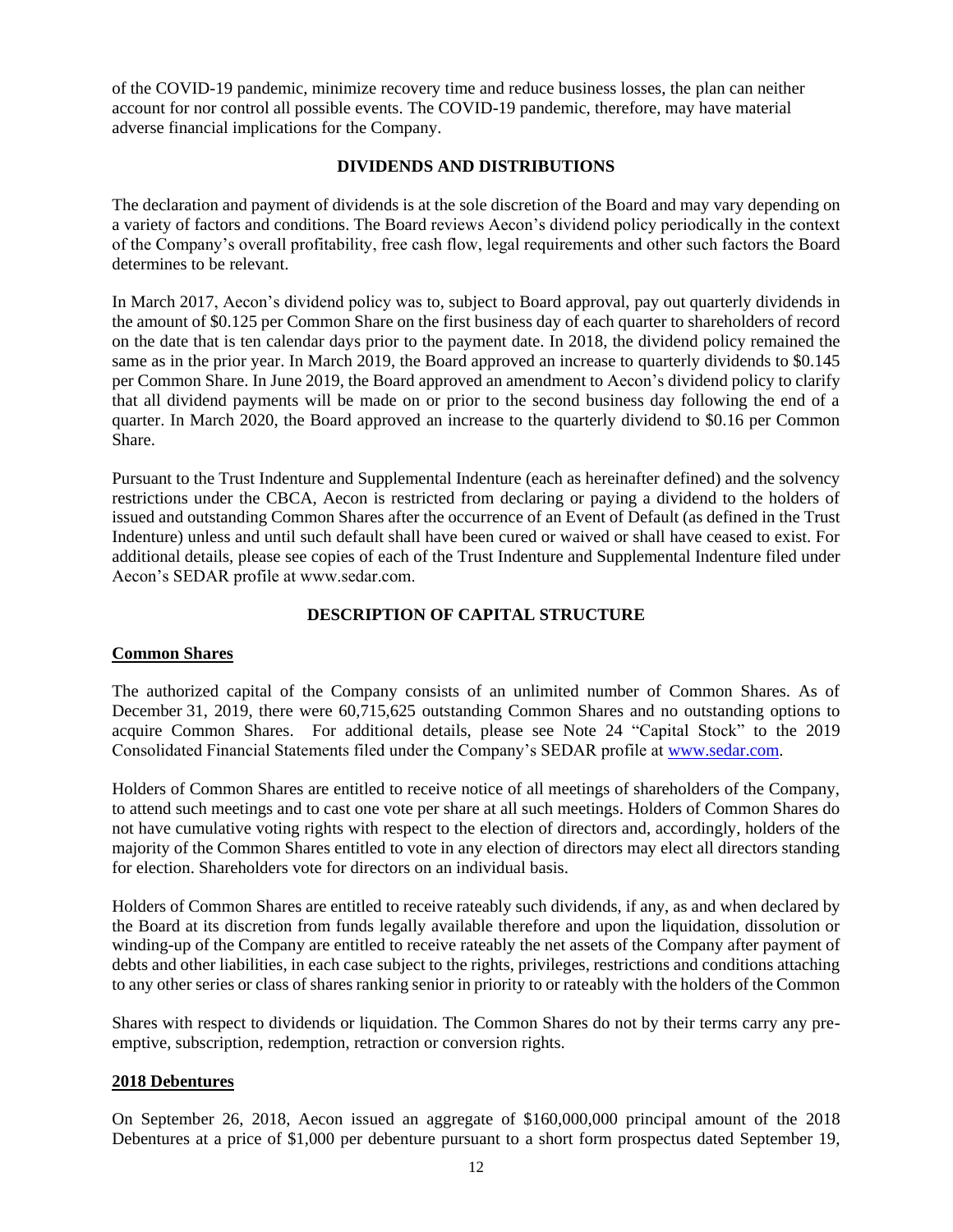2018. On October 1, 2018, Aecon issued an additional \$24,000,000 aggregate principal amount of the 2018 Debentures pursuant to the full exercise of the over-allotment option granted to the underwriting syndicate. The 2018 Debentures were issued pursuant to, and are governed by, the third supplemental trust indenture (the "**Supplemental Indenture**") to the trust indenture (the "**Trust Indenture**" and together with the Supplemental Indenture, the "**Indenture**") between the Company and Computershare Trust Company of Canada, as trustee (the "**Trustee**"). The following is a summary of the material attributes and characteristics of the 2018 Debentures and is subject to, and qualified by reference to, the terms of the Trust Indenture and the Supplemental Indenture. Unless otherwise indicated, capitalized terms in this section have the meanings ascribed to them in the Supplemental Indenture or Trust Indenture. Copies of the Trust Indenture and the Supplemental Indenture are available for review under Aecon's SEDAR profile at [www.sedar.com.](http://www.sedar.com/)

# *Maturity and Interest*

The 2018 Debentures bear interest at an annual rate of 5.00% payable semi-annually in arrears on May 31 and November 30 in each year commencing May 31, 2019. The maturity date of the 2018 Debentures is December 31, 2023 (the "**2018 Debenture Maturity Date**").

# *Conversion Privilege*

The 2018 Debentures will be convertible into fully paid and non-assessable Common Shares at the option of the holder thereof at any time prior to the close of business on the earlier of the 2018 Debenture Maturity Date and the business day immediately preceding the date specified by the Company for redemption of the 2018 Debentures at a conversion price (the "**2018 Debenture Conversion Price**") of \$24.00 per Common Share, being a conversion rate of 41.6667 Common Shares per \$1,000 principal amount of 2018 Debentures, subject to adjustment as provided in the Trust Indenture. Upon conversion, holders will not be entitled to interest accrued since the last interest payment date, unless they convert their 2018 Debentures on an interest payment date, in which case they will be entitled to receive such interest payment.

# *Redemption*

The 2018 Debentures are not redeemable before December 31, 2021. On and after December 31, 2021 and prior to December 31, 2022, the 2018 Debentures may be redeemed in whole or in part from time to time at the option of the Company on not more than 60 days and not less than 30 days prior notice at a price equal to their principal amount plus accrued and unpaid interest to, but excluding the date of redemption, provided that the volume weighted average trading price of the Common Shares on the TSX for the 20 consecutive trading days ending on the fifth trading day preceding the date on which notice of redemption is given is at least 125% of the 2018 Debenture Conversion Price. On and after December 31, 2022 and prior to the 2018 Debenture Maturity Date, the 2018 Debentures may be redeemed in whole or in part from time to time at the option of the Company on not more than 60 days and not less than 30 days prior notice at a price equal to their principal amount plus accrued and unpaid interest.

# *Share Payment Option upon Redemption or Maturity*

On redemption or at maturity, the Company may, at its option, on not more than 60 days and not less than 40 days prior notice and subject to regulatory approval and provided no event of default has occurred and is continuing, elect to satisfy its obligation to repay the principal amount of the 2018 Debentures, in whole or in part, by issuing and delivering that number of freely tradeable Common Shares obtained by dividing the principal amount of the outstanding 2018 Debentures which are to be redeemed or which have matured by 95% of the volume weighted average trading price of the Common Shares on the TSX for the 20 consecutive trading days ending on the fifth trading day preceding the date fixed for redemption or the 2018 Debenture Maturity Date, as the case may be. Any accrued and unpaid interest thereon will be paid in cash.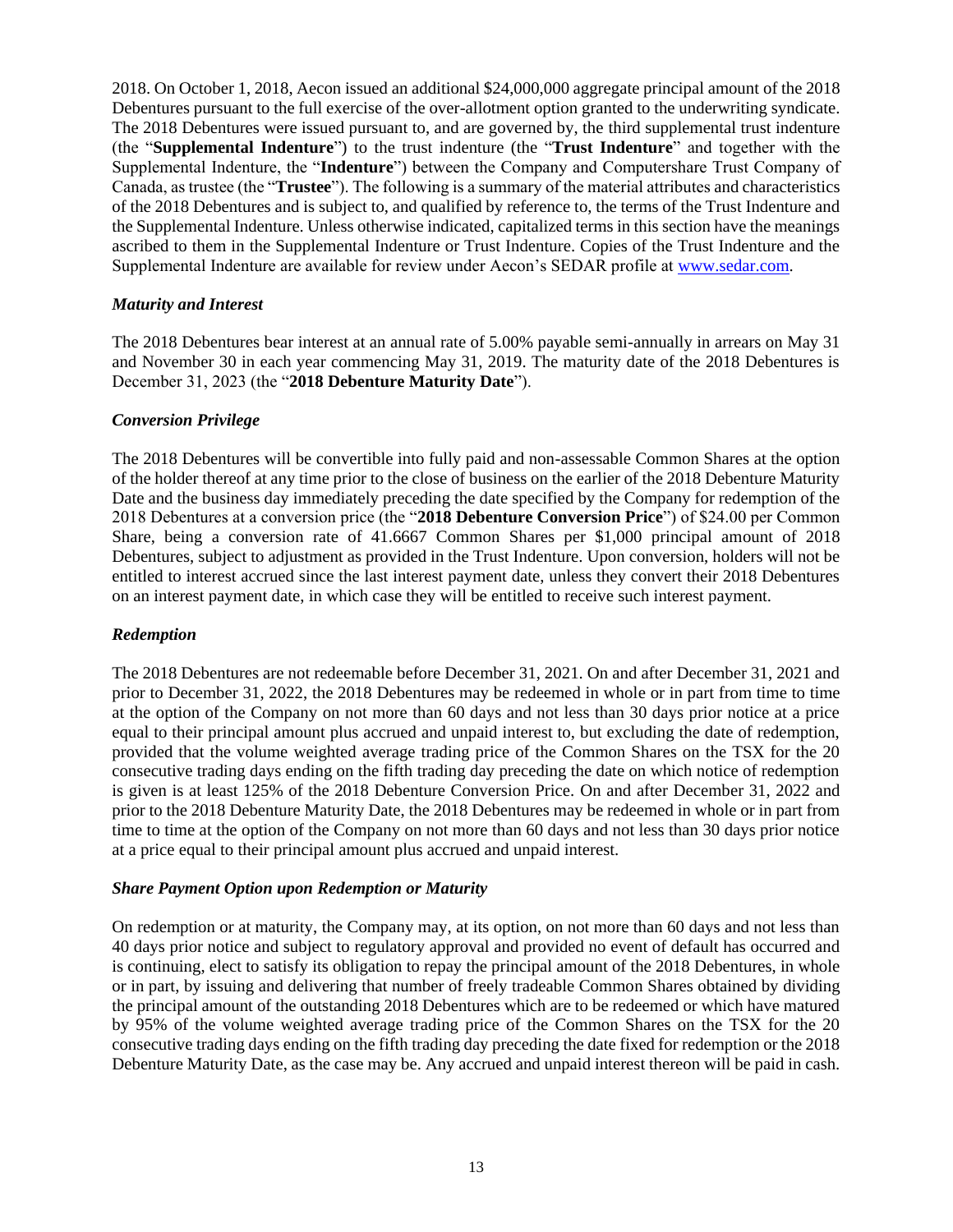## *Share Interest Payment Option*

The Company may elect from time to time, subject to any required regulatory approval and provided that no Event of Default has occurred and is continuing, to satisfy all or part of its obligation to pay interest on the Debentures, on the date it is payable under the Indenture, by delivering sufficient Common Shares to the Trustee to satisfy the Interest Obligation in accordance with the Indenture.

# *Change of Control*

Within 30 days following the occurrence of a Change of Control, the Company will be required to make an offer in writing to purchase all of the 2018 Debentures then outstanding at a price equal to 100% of the principal amount thereof plus accrued and unpaid interest thereon.

If a Change of Control occurs in which 10% of more of the consideration for the voting shares of Aecon in the transaction or transactions constituting a Change of Control consists of: (i) cash; (ii) equity securities that are not traded or intended to be traded immediately following such transactions on a stock exchange; or (iii) other property that is not traded or intended to be traded immediately following such transactions on a stock exchange, holders of 2018 Debentures will be entitled to convert their Debentures and receive, subject to and upon completion of the Change of Control, in addition to the number of Common Shares they otherwise would have been entitled to under "- Conversion Privilege", an additional number of Common Shares per \$1,000 principal amount of Debentures as set out in the Indenture.

## *Purchase for Cancellation*

The Company has the right to purchase the 2018 Debentures for cancellation in the market, by tender, by private contract or otherwise, subject to applicable regulatory approval.

## *Subordination*

The payment of the principal and premium, if any, of, and interest on, the 2018 Debentures will be subordinated in right of payment, as set forth in the Trust Indenture, to the prior payment in full of all Senior Indebtedness and indebtedness to trade creditors of the Company. The 2018 Debentures will also be effectively subordinated to claims of creditors of the Company's subsidiaries except to the extent the Company is a creditor of such subsidiaries ranking at least *pari passu* with such other creditors. The 2018 Debentures will not limit the ability of the Company to incur additional indebtedness, including indebtedness that ranks senior to the 2018 Debentures, or from mortgaging, pledging or charging its properties to secure any indebtedness.

## **MARKET FOR SECURITIES**

## <span id="page-15-1"></span><span id="page-15-0"></span>**Trading Price and Volume**

## *Common Shares*

The Common Shares are listed and posted for trading on the TSX under the trading symbol "ARE". The following table sets forth, for the periods indicated, the reported high and low trading prices and the aggregate volume of trading of the Common Shares on the TSX for the fiscal year ended December 31, 2019.

| <b>Month</b> | $High (\$)$ | Low $(\$)$ | Volume     |
|--------------|-------------|------------|------------|
| December     | 18.50       | 17.08      | 5,196,382  |
| November     | 19.32       | 18.06      | 4,836,107  |
| October      | 18.48       | 17.47      | 4,516,392  |
| September    | 19.26       | 18.04      | 5,114,347  |
| August       | 20.77       | 18.02      | 14,693,913 |
| July         | 21.83       | 19.04      | 8,400,438  |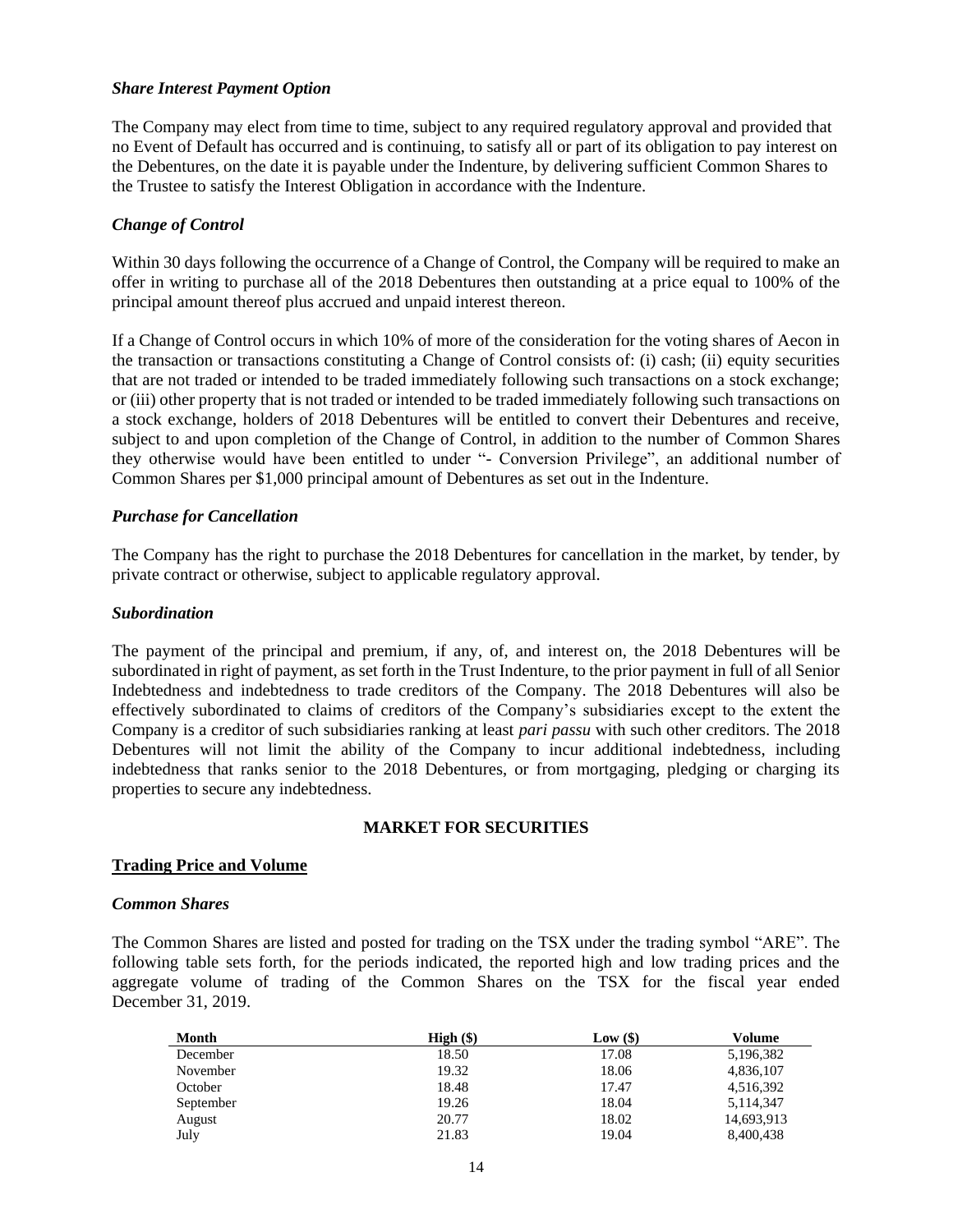| June     | 19.77 | 17.40 | 6,859,798 |
|----------|-------|-------|-----------|
| May      | 19.40 | 17.12 | 6,041,705 |
| April    | 19.28 | 16.62 | 7,337,813 |
| March    | 19.69 | 16.98 | 6,864,801 |
| February | 18.80 | 17.65 | 4,073,052 |
| January  | 18.99 | 17.10 | 6,093,518 |

## *2018 Debentures*

The 2018 Debentures are listed and posted for trading on the TSX under the trading symbol "ARE.DB.C". The following table sets forth, for the periods indicated, the reported high and low trading prices and the aggregate volume of trading of the convertible debentures on the TSX for the fiscal year ended December 31, 2019.

| Month     | $High (\$)$ | Low(\$) | Volume    |
|-----------|-------------|---------|-----------|
| December  | 106.49      | 103.60  | 785,000   |
| November  | 109.20      | 104.61  | 1,040,000 |
| October   | 105.76      | 103.65  | 4,353,000 |
| September | 106.24      | 104.02  | 3,761,000 |
| August    | 109.25      | 104.80  | 7,342,000 |
| July      | 110.50      | 105.50  | 2,293,000 |
| June      | 106.40      | 104.01  | 7,046,000 |
| May       | 105.50      | 102.50  | 4,794,000 |
| April     | 105.00      | 101.50  | 1,963,000 |
| March     | 106.98      | 101.75  | 1,755,000 |
| February  | 104.92      | 103.00  | 1,176,000 |
| January   | 105.00      | 101.72  | 2.374,000 |

## <span id="page-16-0"></span>**Prior Sales**

The Company did not issue any securities in the financial year ended December 31, 2019 that were not listed on the TSX.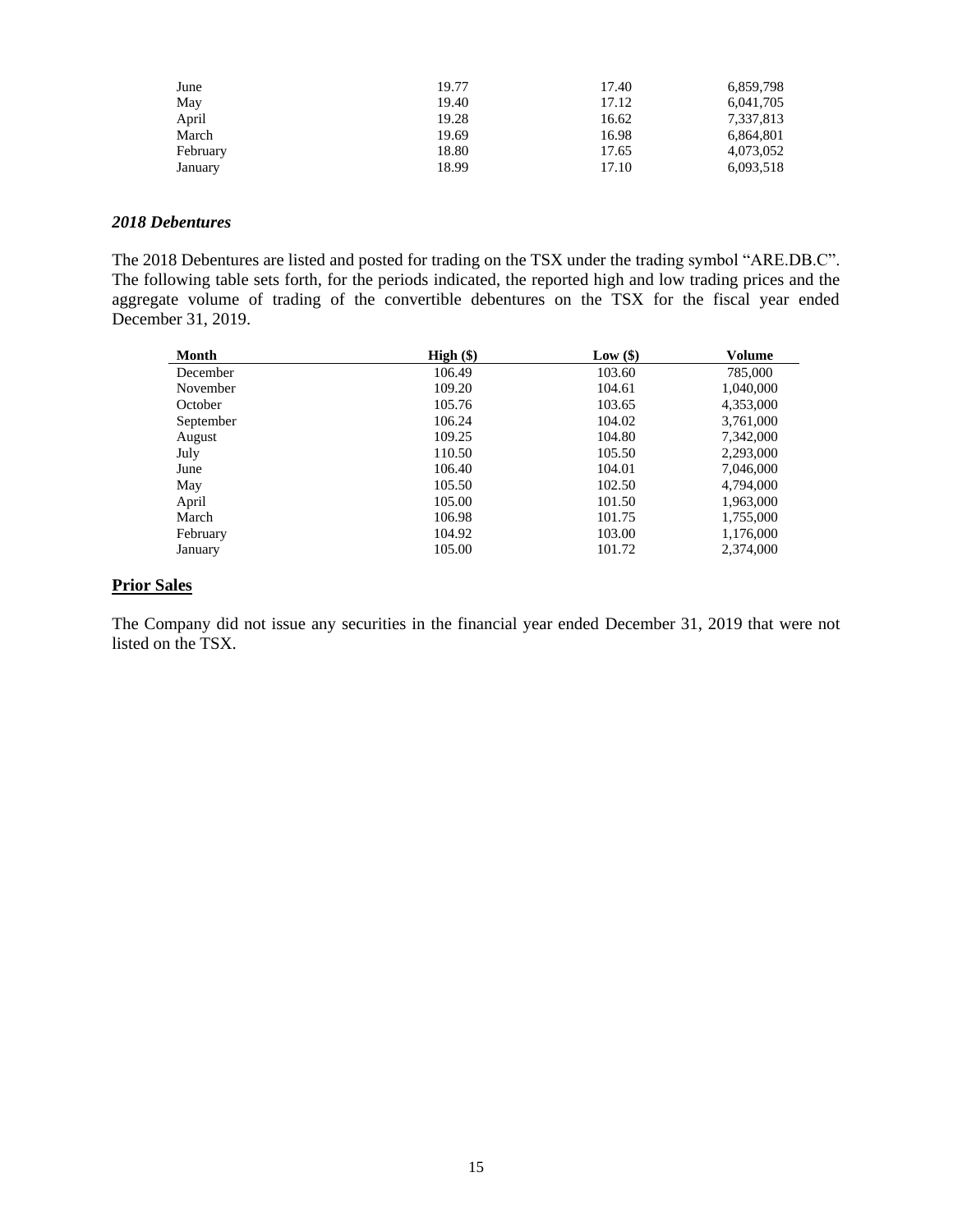# **DIRECTORS AND OFFICERS**

## <span id="page-17-1"></span><span id="page-17-0"></span>**Directors**

The names, municipalities of residence and principal occupations of Aecon's directors are set out below. Each director was elected to hold office until the next annual meeting of shareholders or until a successor is elected or appointed.

| <b>Name and Municipality of Residence</b>                   | <b>Office Held and Occupation</b>                                                                                                           | <b>Year Became Director</b> |
|-------------------------------------------------------------|---------------------------------------------------------------------------------------------------------------------------------------------|-----------------------------|
| <b>JEAN-LOUIS SERVRANCKX</b><br>Toronto, Ontario, Canada    | President and Chief Executive Officer of<br>the Company                                                                                     | 2018                        |
| JOHN M. BECK $(1)$<br>Toronto, Ontario, Canada              | Chairman of the Board                                                                                                                       | 1963                        |
| <b>JOHN W. BRACE</b><br>Toronto, Ontario, Canada            | Corporate Director                                                                                                                          | 2019                        |
| JOSEPH A. CARRABBA<br>Key Largo, Florida, USA               | President and Chief Executive Officer of<br>Bond Resources Inc. and Teras<br>Resources Inc. and Executive Chairman<br>of Winston Gold Corp. | 2013                        |
| <b>ANTHONY P. FRANCESCHINI</b><br>Edmonton, Alberta, Canada | Corporate Director                                                                                                                          | 2009                        |
| J.D. HOLE<br>Edmonton, Alberta, Canada                      | President, J.D. Hole Investments Inc.                                                                                                       | 2009                        |
| <b>SUSAN WOLBURGH JENAH</b><br>Toronto, Ontario, Canada     | Corporate Director                                                                                                                          | 2016                        |
| <b>ERIC ROSENFELD</b><br>New York, New York, USA            | President and Chief Executive Officer,<br>Crescendo Partners, L.P.                                                                          | 2017                        |
| <b>MONICA SLOAN</b><br>Calgary, Alberta, Canada             | Managing Director, JKS Holdings Ltd.                                                                                                        | 2013                        |
| <b>DEBORAH S. STEIN</b><br>Calgary, Alberta, Canada         | Corporate Director                                                                                                                          | 2019                        |

(1) Effective December 31, 2019, Mr. Beck transitioned from Executive Chairman to the role of Chairman of the Board.

#### <span id="page-17-2"></span>**Committees of the Board**

The members of the Audit Committee are Deborah S. Stein (Chair), Anthony P. Franceschini, J.D. Hole, and Susan Wolburgh Jenah.

The members of the Corporate Governance, Nominating and Compensation Committee are Susan Wolburgh Jenah (Chair), Joseph A. Carrabba and Monica Sloan.

The members of the Environmental, Health and Safety Committee are J.D. Hole (Chair), Joseph A. Carrabba and Anthony P. Franceschini.

The members of the Risk Committee are Joseph A. Carrabba (Chair), John W. Brace, Anthony P. Franceschini and Eric Rosenfeld.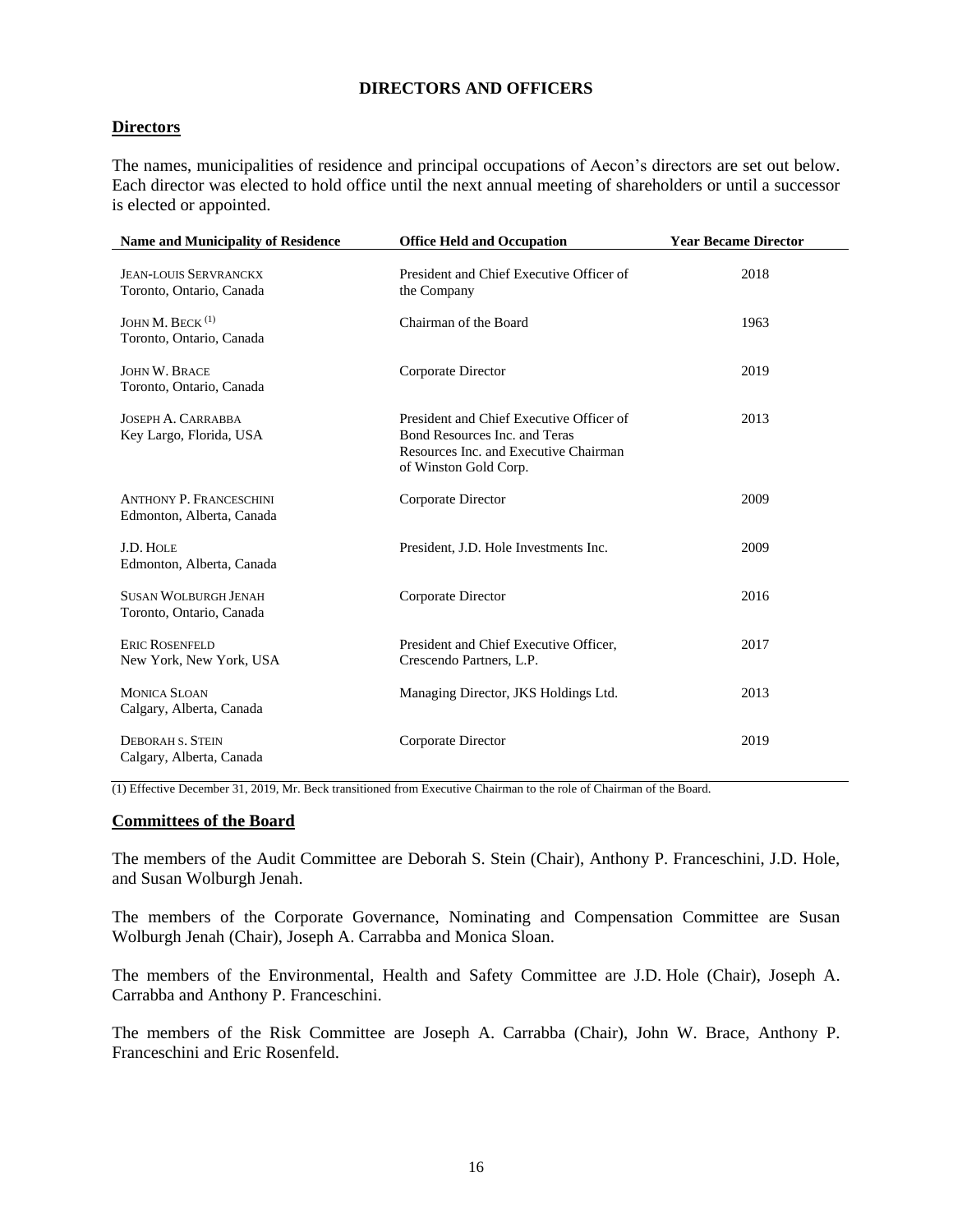## <span id="page-18-0"></span>**Biographies of Directors**

**Jean-Louis Servranckx** is the President and Chief Executive Officer of Aecon. Mr. Servranckx has over 30 years of experience in the construction industry, across the infrastructure and industrial sectors, and is a seasoned leader with expertise in large-scale and complex international projects. Beginning his career at Spie Batignolles, his roles included Regional Manager for East Africa at Sogea-Satom, a subsidiary of Vinci before becoming International Development and Special Projects Manager. Mr. Servranckx continued his career at Vinci Construction, where he held progressively senior roles, including Operational Manager for the Mediterranean and Middle East regions, then Deputy Chief Executive Officer of the Major Projects Division. In 2011, he became President and Chief Executive Officer of Eiffage Civil Works Division, now known as Eiffage Infrastructures Branch, a business with over \$6 billion in revenue and operations throughout Europe, Africa and in Canada. Mr. Servranckx graduated from École des Mines de Paris, holds an MBA from INSEAD and is fluent in English, French and Spanish.

**John M. Beck** is the Chairman of the Board. A leader in the Canadian construction industry, Mr. Beck has been a member of the Aecon Board since 1963. Mr. Beck has also served as a director of the Canadian Council for Public Private Partnerships. Mr. Beck is currently a member of the Board of the Royal Conservatory of Music, is a member of the Council of the Chartered Professional Accountants of Ontario, and has served as the Co-Chair of the Infrastructure and Urban Development Industries at the World Economic Forum. He is a member of the Advisory Council for the School of Public Policy at the University of Calgary and is also a member of the Business Council of Canada. Mr. Beck is a Fellow of the Canadian Academy of Engineering. Mr. Beck was also awarded the Donald P. Giffen Sr. Construction Industry Achievement Award by the Toronto Construction Association for 50 years of achievement in the construction industry. A graduate in Civil Engineering from McGill University, Mr. Beck has more than 55 years of experience in the construction industry in Canada and internationally. His background includes corporate leadership in numerous construction activities including heavy civil, commercial and industrial projects, precast concrete manufacturing, and the development of P3s.

**John W. Brace** joined the Board in June 2019. Mr. Brace is the current Chairman and former Chief Executive Officer of Northland Power Inc., where he served as Chief Executive Officer from 2003 to 2018 and held various positions in risk management, development, construction and operations since 1988. Mr. Brace served as Chair and President of the Association of Power Producers of Ontario and as a member of the Electricity Conservation and Supply Task Force. Mr. Brace received his Bachelor of Science degree in engineering physics from Queen's University.

**Joseph A. Carrabba** joined the Board in 2013. Mr. Carrabba is the President, Chief Executive Officer and director of Bond Resources Inc. and Teras Resources Inc. Mr. Carrabba is also a director of TimkenSteel Corporation, Executive Chair of Winston Gold Corp., and Lead Director of Niocorp Developments Ltd. He is the former Chairman, President and Chief Executive Officer of Cliffs Natural Resources Inc., where he served in executive capacities from 2005 until 2013, and the former Chairman of Fura Gems Inc. Prior to joining Cliffs Natural Resources Inc., Mr. Carrabba gained broad experience in the mining industry throughout Canada, the United States, Asia, Australia and Europe. He served for over 20 years in a variety of leadership capacities at Rio Tinto, a global mining company, including as President and Chief Operating Officer of Rio Tinto's Diavik Diamond Mines, Inc. in the Northwest Territories. Mr. Carrabba holds a Bachelor of Arts from Capital University in Ohio and a Master of Business Administration from Frostburg State University in Maryland.

**Anthony P. Franceschini** joined the Board in March 2009. Mr. Franceschini is a graduate of the Civil Engineering program at the University of Waterloo and has had an accomplished career in the consulting engineering and design industry. Mr. Franceschini is the retired President and Chief Executive Officer of Stantec Inc., a Toronto Stock Exchange listed issuer specializing in providing professional consulting services in, among others, planning, engineering, architecture, interior design, project management and project economics for infrastructure and facilities projects. Mr. Franceschini joined Stantec Inc. in 1978 and was instrumental in the growth of the company into a 10,000-person professional services firm, serving as President and Chief Executive Officer from June 1, 1998 to May 14, 2009.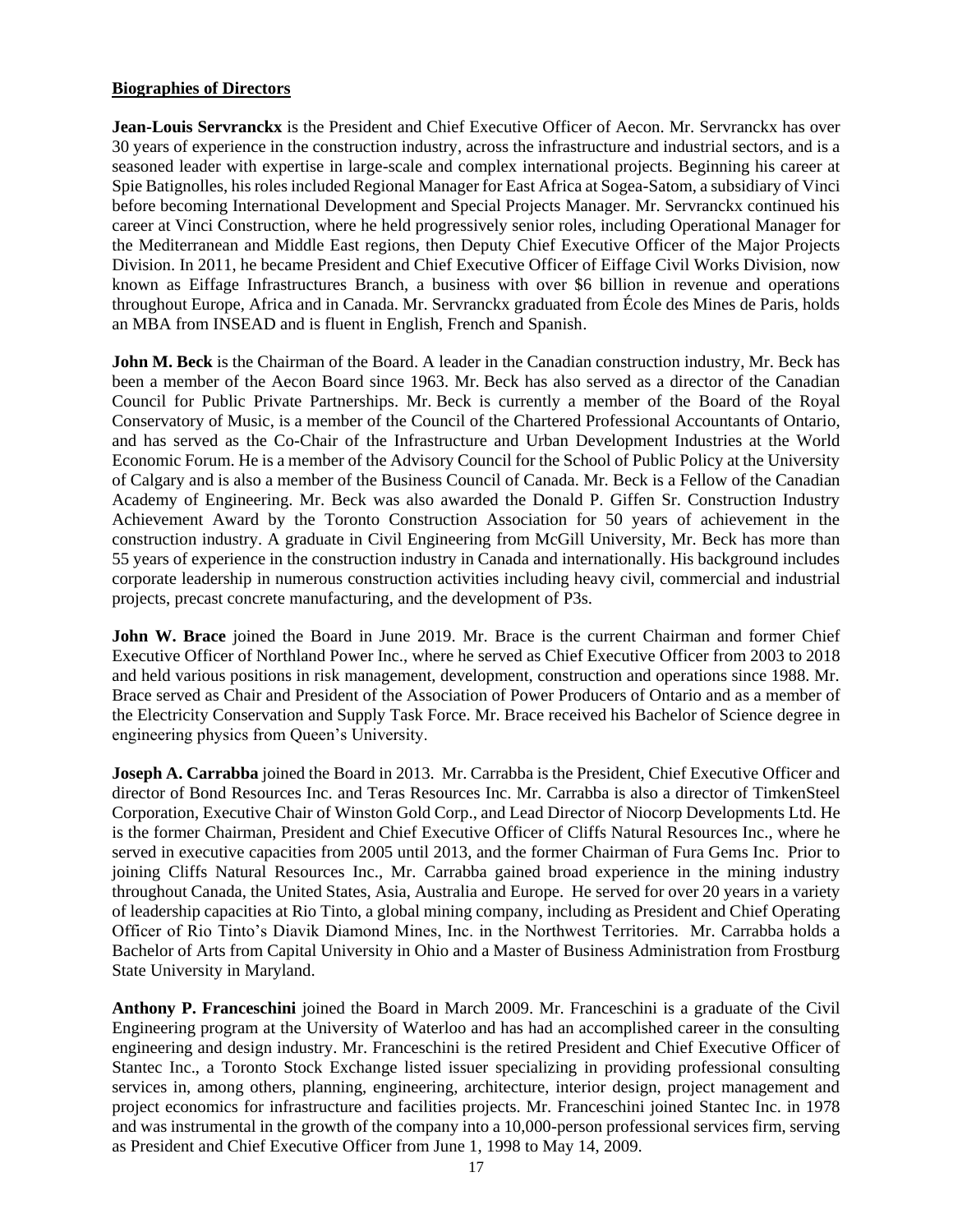**J. D. Hole** became a director of Aecon following the completion of Aecon's acquisition of Lockerbie & Hole Inc. Mr. Hole graduated with a Bachelor of Engineering Science degree from the University of Western Ontario in 1967 and joined Lockerbie as a Project Manager in 1969. During his career with Lockerbie, Mr. Hole worked in various positions and helped lead Lockerbie into new territories and markets, including the industrial and municipal market sectors. Mr. Hole was the President and Chief Executive Officer of Lockerbie from 1994 to April 2005 and during that time played an integral part in Lockerbie's growth and prosperity. Mr. Hole is also the President of J.D. Hole Investments Inc.

**Susan Wolburgh Jenah, ICD.D** joined the Board in 2016. Ms. Wolburgh Jenah currently serves as a director of Laurentian Bank of Canada and of Hydro One Limited; as a Public Governor of the U.S. Financial Industry Regulatory Authority; and as director of NEO Exchange and NEO Innovations. She is the former President and Chief Executive Officer of the Investment Industry Regulatory Organization of Canada ("**IIROC**"), the national self-regulatory body that oversees investment dealers and trading activity on debt and equity markets in Canada and served as a member of the Board of the Global Risk Institute, as well as a Senior Advisor to Aird & Berlis LLP. Following her appointment as President and Chief Executive Officer of the Investment Dealers Association of Canada ("**IDA**") in 2007, she was instrumental in merging the IDA and Market Regulation Services Inc. to create IIROC in 2008 and in leading the merged organization until 2014. Prior to this, Ms. Wolburgh Jenah had an accomplished career with the Ontario Securities Commission spanning over two decades and serving in numerous executive roles including Vice-Chair, Head of International Affairs and General Counsel. She also serves as Vice-Chair of the Humber River Hospital Board, as a member of the C.D. Howe Institute's National Advisory Council, as a member of the Independent Review Committee for Vanguard Investments Canada and as a mentor/sponsor for Catalyst Women on Board. Ms. Wolburgh Jenah holds a J.D. from Osgoode Hall Law School and was recognized with the Osgoode Hall Alumni Award for Achievement in 2011. She is ICD.D certified.

**Eric Rosenfeld** joined the Board in 2017. Mr. Rosenfeld has been the President and Chief Executive Officer of Crescendo Partners, L.P., a New York based investment firm since its formation in November 1998. Prior to forming Crescendo Partners, Mr. Rosenfeld held the position of Managing Director at CIBC Oppenheimer and its predecessor company, Oppenheimer & Co., Inc. for 14 years. Mr. Rosenfeld currently serves as the Lead Independent Director of Cott Corporation, a beverage company, director and Chairman emeritus of CPI Aerostructures Inc., a company engaged in the contract production of structural aircraft parts, director of Pangaea Logistics Solutions Ltd., a logistics and shipping company, and NextDecade Corporation, a development stage LNG liquefaction company. Mr. Rosenfeld also serves as the Chief Executive Officer of Allegro Merger Corp., a blank-check company. Mr. Rosenfeld has previously served as a director for numerous companies, including Absolute Software Corp., a leader in firmware-embedded endpoint security and management for computers and ultraportable devices, Primoris Services Corporation, a specialty construction and infrastructure company, Sierra Systems Group Inc., an information technology, management consulting and systems integration firm, SAExplorationHoldings Inc., a seismic data services company, Emergis Inc., an electronic commerce company, Hill International, a construction management firm, Matrikon Inc., a company that provides industrial intelligence solutions, DALSA Corp., a digital imaging and semiconductor firm, GEAC Computer, a software company, SPAR Aerospace, a Canadian aerospace company, and Computer Horizons Corp., an IT services company.

**Monica Sloan, ICD.D** joined the Board in 2013. Ms. Sloan is the Managing Director of JKS Holdings Ltd., a private operating and investment business and is the former Chief Executive Officer and Managing Director of Intervera Ltd., a data quality product and solutions firm servicing the energy and utilities industry. Prior to Intervera, Ms. Sloan was an Independent Strategy and Management Consultant for ME Sloan Associates focused on the Canadian energy, oil and gas sector. Ms. Sloan also served as President of Kelman Technologies from 1997 to 1999 and was founding President of Telus Advanced Communications from 1994 to 1997. She has also served as director of Methanex Corporation, the world's largest supplier of methanol and the Balancing Pool of Alberta. Ms. Sloan holds a Master of Engineering from Stanford University and a Master of Business Administration from Harvard Business School and is ICD.D certified.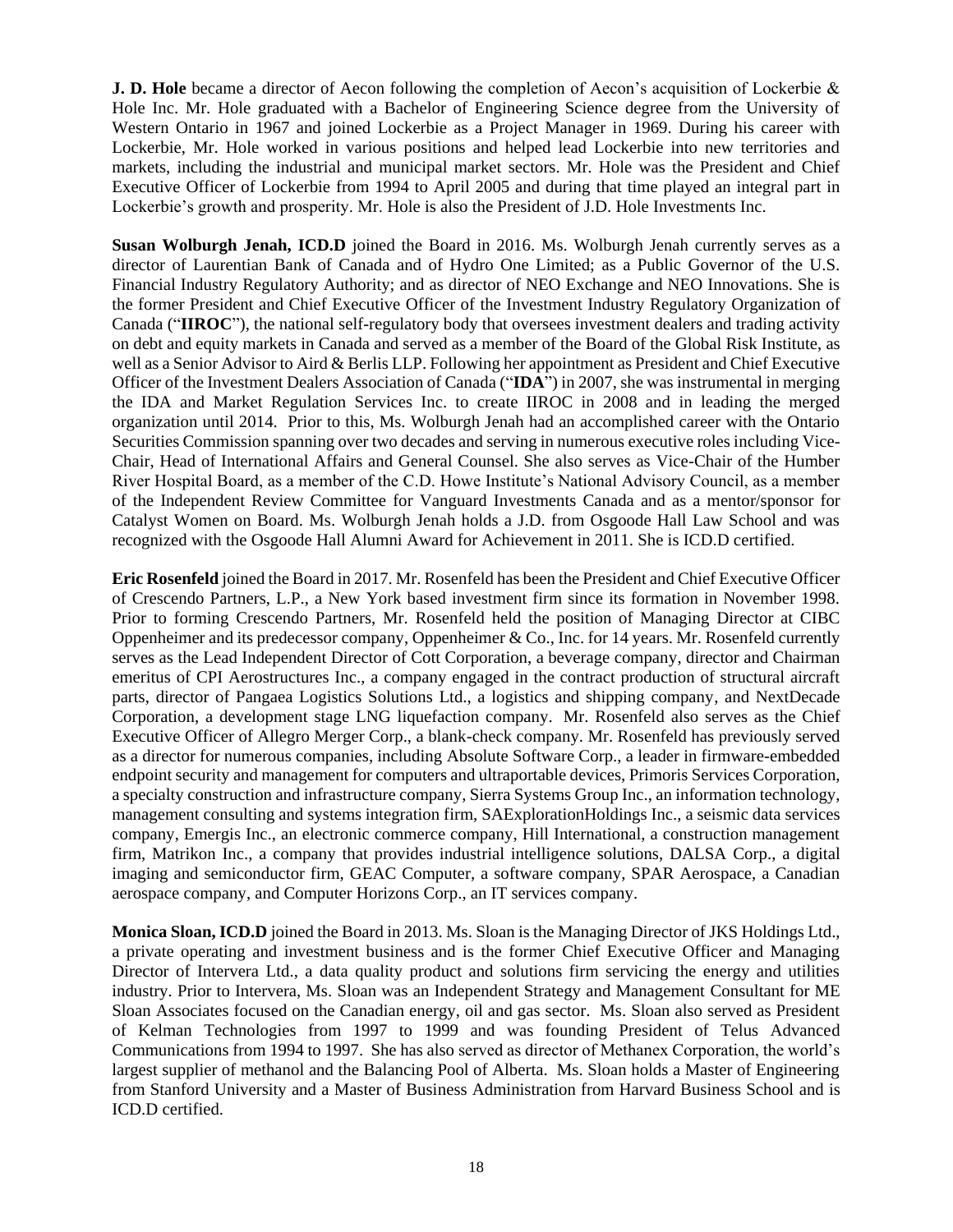**Deborah S. Stein** joined the Board in June 2019. Ms. Stein has held a number of senior finance leadership roles, including Senior Vice President, Finance and Chief Financial Officer of AltaGas Ltd. from 2008 to 2015, and Chief Financial Officer and Corporate Secretary of AltaGas Utilities Group Inc. from 2005 to 2006. Ms. Stein also held senior leadership roles at Wendy's Restaurants of Canada, Paramount Canada's Wonderland and TransCanada Corporation. Ms. Stein currently sits on the boards of NuVista Energy Ltd., Parkland Fuel Corporation and Trican Well Services Ltd. Ms. Stein also serves on various private boards. She has previously served as Chairperson of Financial Executives International (FEI) Canada and was Trustee of the Calgary Zoo. Ms. Stein received her certification from the Institute of Corporate Directors and is a Fellow of Chartered Professional Accountants (FCPA, FCA). Ms. Stein holds a Bachelor of Arts degree in Economics (Hons.) from York University.

## <span id="page-20-0"></span>**Executive Officers**

The names, municipalities of residence and titles of the Executive Officers of Aecon as of the date of this AIF are:

| <b>Name and Municipality of Residence</b>              | Office                                                      |
|--------------------------------------------------------|-------------------------------------------------------------|
|                                                        |                                                             |
| Jean-Louis Servranckx, Toronto, Ontario <sup>(1)</sup> | President and Chief Executive Officer                       |
| David Smales, Oakville, Ontario                        | Executive Vice-President and Chief Financial Officer        |
| Yonni Fushman, Toronto, Ontario                        | Executive Vice-President, Chief Legal Officer and Secretary |
| Gordana Terkalas, Milton, Ontario                      | Senior Vice-President, Human Resources                      |

(1) For Mr. Servranckx's biography, please see "Biographies of Directors" under "Directors and Officers" in this AIF.

# <span id="page-20-1"></span>**Biographies of Executive Officers**

**David Smales** has served as Executive Vice President and Chief Financial Officer of Aecon since November 2009. He oversees all Corporate and Operational Finance activities, Information Services, Communications and Corporate Affairs, Data and Analytics and Capital Markets activities. Prior to joining Aecon, Mr. Smales was the Chief Financial Officer of Catalyst Paper Corporation and prior to that held a number of senior financial positions at Novar plc in the UK focused on international operations. His career also includes roles in general management, strategy, and Mergers & Acquisitions, both in industry and during 10 years with PricewaterhouseCoopers. Mr. Smales is a member of the Institute of Chartered Accountants in England and Wales and has a BA (Honours) degree from the University of Newcastle-Upon-Tyne in England.

**Yonni Fushman** has served as Executive Vice-President and Chief Legal Officer of Aecon since July 2017 and is responsible for managing the legal, corporate secretarial, ethics and compliance, sustainability, project support, procurement and risk management functions at Aecon. Prior to that role, Mr. Fushman held successively more senior roles with Aecon since 2005, including Associate General Counsel from 2011 to 2015 and Deputy General Counsel from 2015 to 2017. Mr. Fushman is called to the bar in Ontario and is also licensed to practice law in California and Massachusetts (inactive status in both states). Mr. Fushman has a BA (magna cum laude) degree in Economics from the University of Southern California and a Juris Doctor (cum laude) degree from the Boston University School of Law.

**Gordana Terkalas** is Aecon's Senior Vice President, Human Resources. She leads the Company's Diversity & Inclusion Council, is a member of the Ethics & Compliance Committee, and leads the Organizational Change Management Community of Practice. Prior to joining Aecon in 2008, Ms. Terkalas practiced Human Resources in various industries including consulting engineering, technology and healthcare. Throughout her career, she has garnered extensive experience in both operations and corporate services across all facets of the Human Resources function – from organization design, talent acquisition and total rewards to employee development, talent and succession management. She holds a Bachelor of Commerce degree from Ryerson University, as well as a CHRL Designation and is a member of the Association of Change Management Professionals.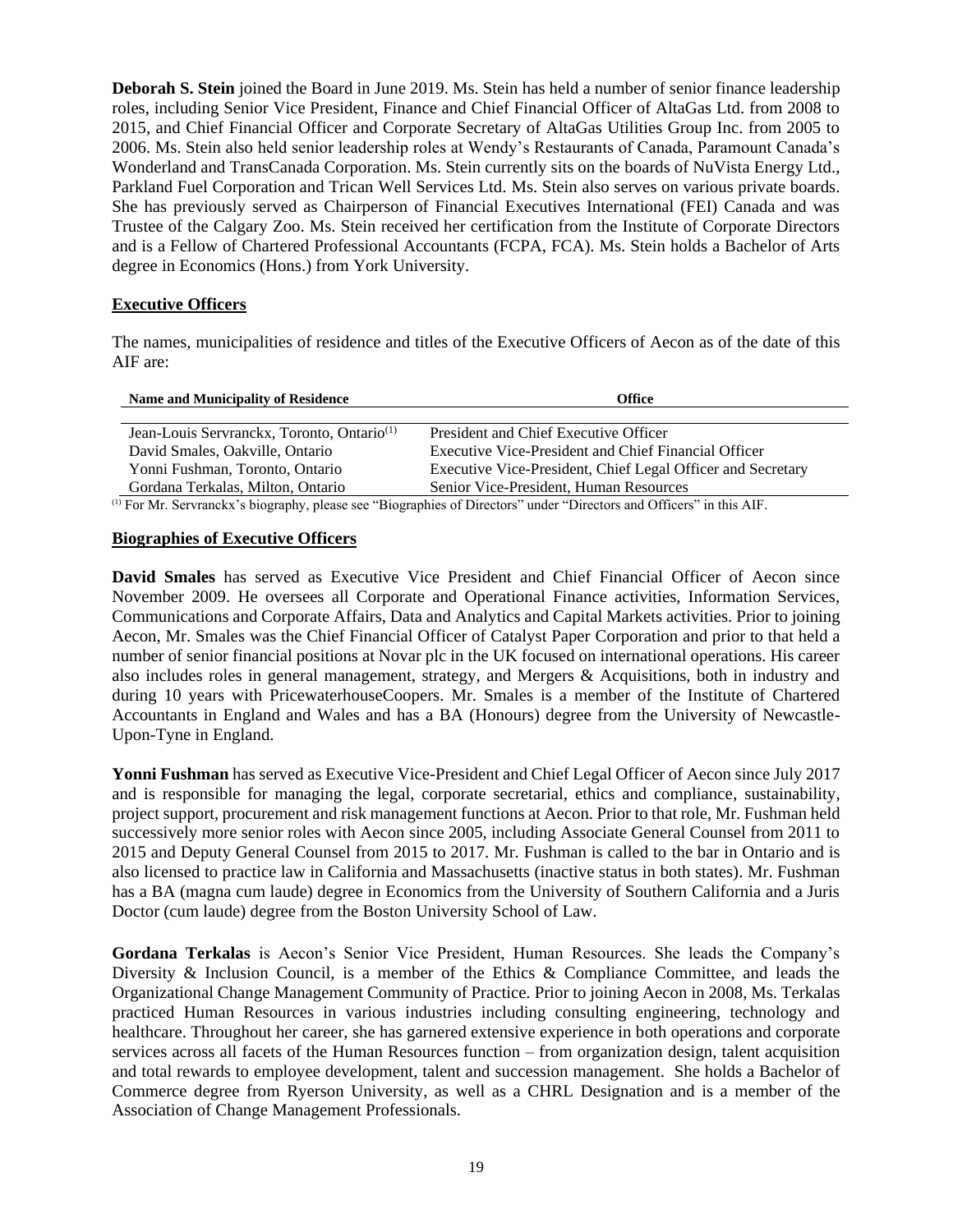# <span id="page-21-0"></span>**Security Holdings of Directors and Executive Officers**

To the knowledge of the Company, the directors and executive officers of the Company listed in this AIF beneficially own, directly or indirectly, or exercise control or direction over as of December 31, 2019, an aggregate of approximately 1,969,995 Common Shares, representing approximately 3.24% of the issued and outstanding Common Shares (please see Note 24 "Capital Stock" to the 2019 Consolidated Financial Statements filed under the Company's SEDAR profile at [www.sedar.com\)](http://www.sedar.com/).

# <span id="page-21-1"></span>**Conflicts of Interest**

Circumstances may arise where members of the Board serve as directors or officers of corporations which are in competition to the interests of Aecon, who supply goods and services to the Aecon or who purchase goods and services from Aecon. However, each director and executive officer must comply with the disclosure requirements of the CBCA regarding any material interest. If a declaration of material interest is made, the declaring director shall not vote on the matter if put to a vote of the Board. In addition, the declaring director and executive officer may be requested to recuse himself or herself from the meeting when such matter is being discussed.

No circumstances with respect to existing or potential material conflicts of interest arose during the financial year ended December 31, 2019 where it was necessary or advisable for a director to recuse himself or herself from any Board meetings.

# **LEGAL PROCEEDINGS AND REGULATORY ACTIONS**

<span id="page-21-2"></span>On May 28, 2018, the Company filed a statement of claim in the Court of Queen's Bench for Saskatchewan (the "**Court**") against K+S Potash Canada ("**KSPC**") and KSPC filed a statement of claim in the Court against the Company. Both actions relate to the Legacy mine project in Bethune, Saskatchewan. The Company is seeking \$180 million in payments due to it pursuant to agreements entered into between the Company and KSPC with respect to the project plus approximately \$14 million in damages. The Company has recorded \$136 million of unbilled revenue and accounts receivable as at December 31, 2019. Offsetting this amount to some extent, the Company has accrued \$45 million in trade and other payables for potential payments to third parties pending the outcome of the claim against KSPC. KSPC is seeking an order that the Company repay to KSPC approximately \$195 million already paid to the Company pursuant to such agreements. The Company believes that it will be successful in its claim and considers KSPC's claim to be without merit. These claims may not be resolved for several years. The Company does not expect that the resolution of these claims will cause a material impact to its financial position.

The Company is not a party to any other individual proceedings involving Aecon, its business or operations which are likely to have a material adverse effect on the business, operations or financial conditions of Aecon as a whole. To the knowledge of Aecon, no such legal proceedings are contemplated.

To its knowledge, Aecon is not currently a party to any regulatory investigation or proceeding or subject to any potential penalty, individually or in the aggregate, which is likely to have a material adverse effect on the business, operations or financial condition of Aecon as a whole.

# **INTEREST OF MANAGEMENT AND OTHERS IN MATERIAL TRANSACTIONS**

<span id="page-21-3"></span>Except as disclosed in this AIF, no director or executive officer of the Company and, to the knowledge of the directors and executive officers of the Company, none of their respective associates or affiliates, nor any person who beneficially owns or exercises control or direction, directly or indirectly, over more than 10% of the Company's outstanding Common Shares, nor their respective associates or affiliates, has had any material interest, direct or indirect, in any transaction within the Company's three most recently completed financial years or in any proposed transaction which has materially affected or is reasonably expected to materially affect the Company or any of its subsidiaries on a consolidated basis.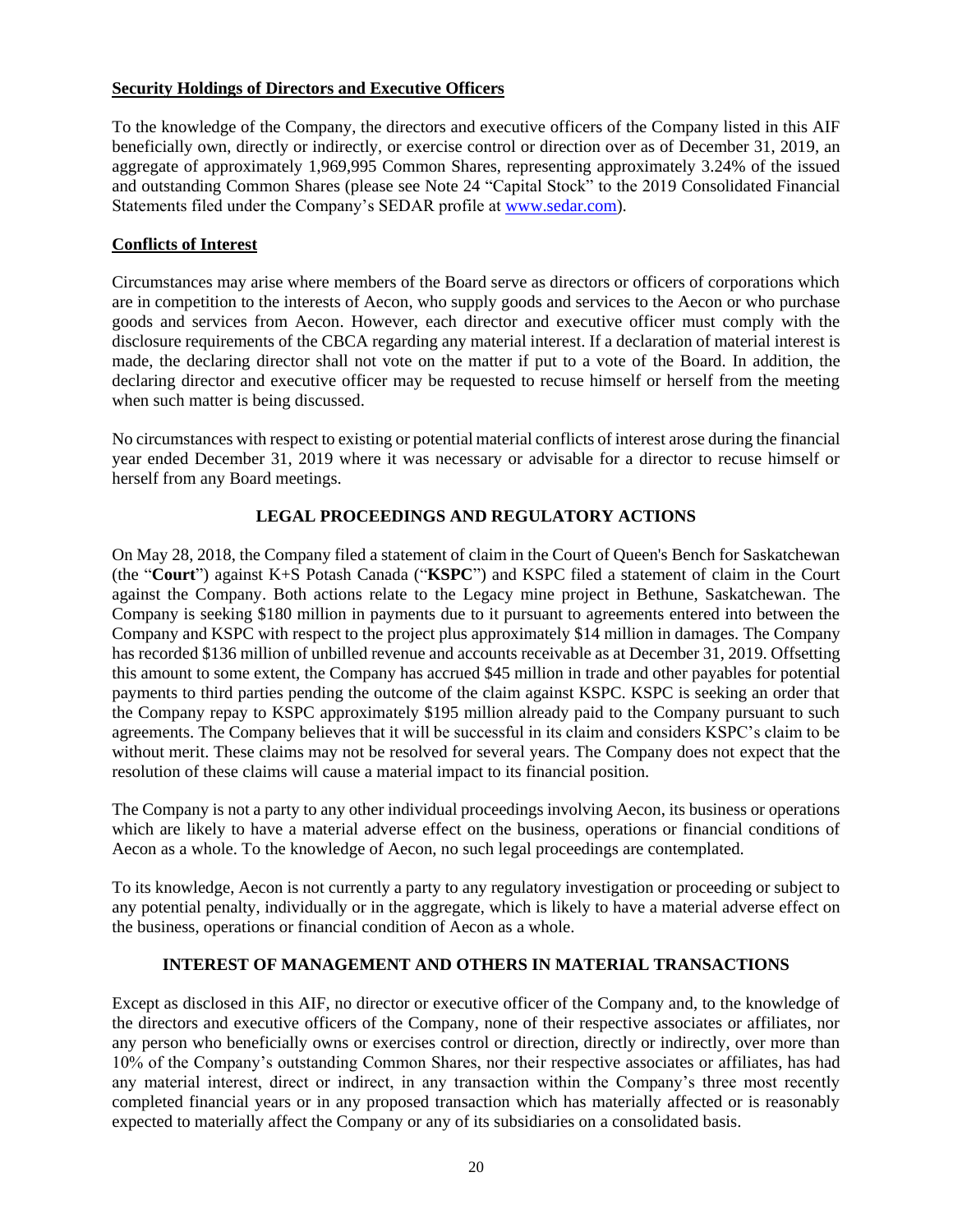## **TRANSFER AGENT AND REGISTRAR**

<span id="page-22-0"></span>Computershare Investor Services Inc. of Toronto, Ontario is the Transfer Agent and Registrar for the Common Shares and the 2018 Debentures.

# **MATERIAL CONTRACTS**

<span id="page-22-1"></span>The Company has no material contracts, other than contracts entered into in the ordinary course of business, that were entered into during the financial year ended December 31, 2019, or that were entered into before the financial year ended December 31, 2019 that are still in effect, other than (i) the Trust Indenture and (ii) the Supplemental Indenture.

# **INTERESTS OF EXPERTS**

## <span id="page-22-3"></span><span id="page-22-2"></span>**PricewaterhouseCoopers LLP**

The Company's auditor is PricewaterhouseCoopers LLP, Chartered Professional Accountants ("**PwC**").

PwC has prepared an independent auditor's report dated March 3, 2020 in respect of the Company's consolidated financial statements with accompanying notes as at December 31, 2019 and December 31, 2018 and for the years ended December 31, 2019 and December 31, 2018. PwC has advised that it is independent with respect to the Company within the meaning of the Rules of Professional Conduct of the Institute of Chartered Professional Accountants of Ontario.

# **AUDIT COMMITTEE**

## <span id="page-22-5"></span><span id="page-22-4"></span>**Audit Committee Charter**

The text of the Audit Committee's Charter in effect as of the date hereof is attached hereto as Appendix A.

## <span id="page-22-6"></span>**Composition of the Audit Committee**

The current members of the Audit Committee are Deborah S. Stein (Chair), Anthony Franceschini, J.D. Hole, and Susan Wolburgh Jenah. All members of the Audit Committee for the year ended December 31, 2019 were independent and financially literate.

## <span id="page-22-7"></span>**Relevant Education and Experience**

Please see "Directors and Officers – Biographies of Directors" in this AIF for a description of the relevant education and experience of the members of the Audit Committee.

## <span id="page-22-8"></span>**Pre-Approval of Policies and Procedures**

The Audit Committee has delegated the approval on non-audit services under \$25,000 (excluding expenses and applicable taxes) to the Chief Executive Officer and such employees designated by the Chief Executive Officer to an annual limit of \$100,000. All other engagements are pre**-**approved by the Audit Committee.

# <span id="page-22-9"></span>**External Auditor Service Fees**

The following table sets forth the fees paid to PwC, the external auditor of the Company, for services rendered for financial years ended December 31, 2019 and 2018:

| <b>Description</b>        | 2019        | 2018        |  |
|---------------------------|-------------|-------------|--|
| <b>Audit Fees</b>         | \$1,372,000 | \$1,475,000 |  |
| <b>Audit Related Fees</b> | \$160,000   | \$389,000   |  |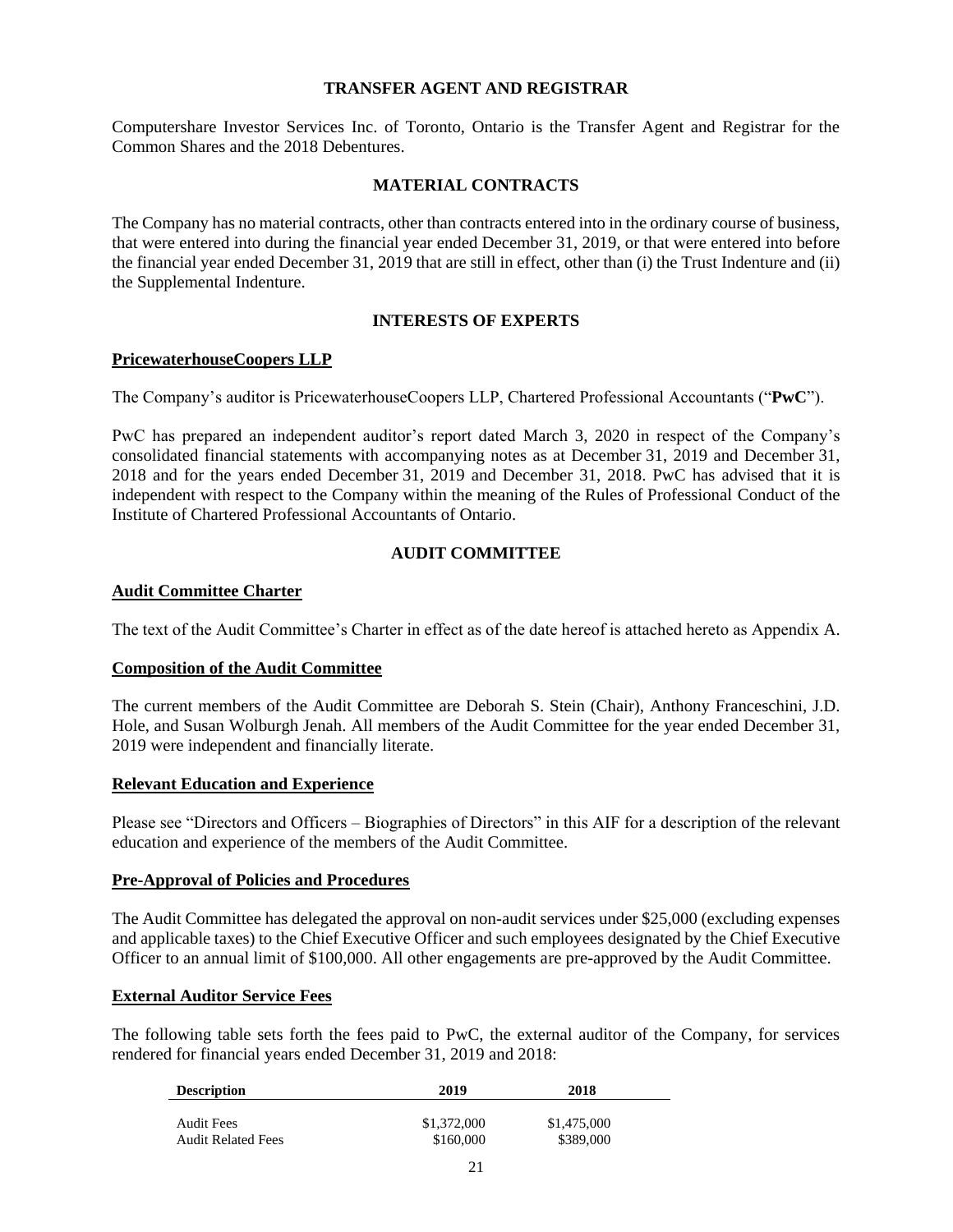| Tax Fees          | Nil         | Nil         |  |
|-------------------|-------------|-------------|--|
| All Other Fees    | Nil         | Nil         |  |
| <b>Total Fees</b> | \$1,532,000 | \$1,864,000 |  |

# *Audit Fees*

Audit fees were paid for professional services rendered by the auditor for the audit of the annual financial statements of the Company and its wholly owned subsidiaries and services provided in connection with statutory and regulatory filings or engagements.

# *Audit-Related Fees*

Audit-related fees include fees paid to the Company's auditor for attestation services, quarterly review, services provided in connection with the Company's offering of convertible unsecured subordinated debentures and other accounting and reporting consultations. In addition, audit-related fees include the cost of translation of various continuous disclosure documents of the Company.

# *Tax Fees*

Tax fees were paid in connection with the advice on tax compliance related matters.

# *Other Fees*

Other fees were paid in connection with consultations in respect of the Company's project controls. Management and the Audit Committee concluded that the services provided by PwC were not restricted services and implemented monitoring safeguards to ensure independence was maintained.

# **ADDITIONAL INFORMATION**

<span id="page-23-0"></span>Additional information, including directors' and officers' remuneration and indebtedness, principal holders of Aecon's securities, securities authorized for issuance under equity compensation plans and the Company's corporate governance practices are contained in the Company's Management Information Circular dated May 8, 2019 for the most recent annual meeting of shareholders held on June 4, 2019. Additional financial information is provided in the Company's audited Consolidated Financial Statements for the year ended December 31, 2019 and, in the Company's related Management's Discussion and Analysis, both filed on SEDAR on March 3, 2020. A copy of the foregoing documents may be obtained by shareholders upon request from the Corporate Secretary of the Company. These documents, as well as additional information relating to Aecon, are available on SEDAR at [www.sedar.com.](http://www.sedar.com/)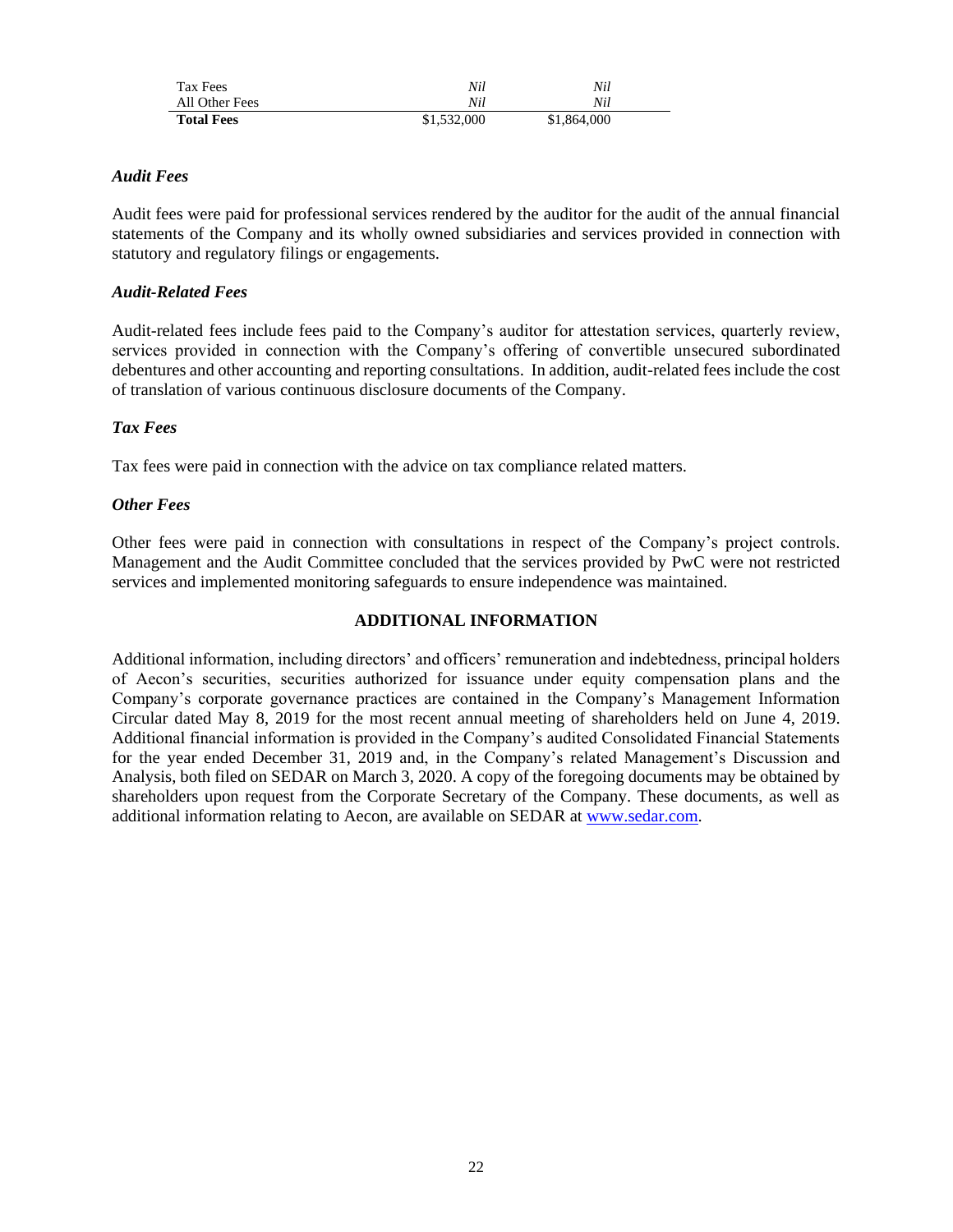# **APPENDIX A AUDIT COMMITTEE CHARTER**

## <span id="page-24-0"></span>**Appointment and Purpose**

The Audit Committee is appointed by the Board (the "**Board**") to assist the Board in monitoring:

- 1. the integrity of the financial statements of the Corporation;
- 2. the compliance by the Corporation with applicable legal and regulatory requirements relating to audit and internal controls;
- 3. the independence, qualifications and performance of the Corporation's external auditors; and
- 4. the Corporation's internal controls and audit function.

The Audit Committee shall be responsible for the selection (subject to Board and shareholder approval), compensation and oversight over the work of the Corporation's auditors.

# **Composition**

The Audit Committee shall be composed of at least three members. The Board shall appoint a Chair. The members of the Audit Committee shall meet the independence and experience requirements of the principal securities exchanges on which the Corporation's Common Shares are traded. In particular, all members shall be "unrelated" directors, who are independent of management and free from any interest and any business or other relationship which could, or be reasonably perceived to, materially interfere with the directors' ability to act with a view to the best interests of the Corporation, other than interests and relationships arising from shareholdings.

The members of the Audit Committee must have the requisite collective skills necessary to enable the Committee to carry out its responsibilities, as set out in this Charter. One member of the Audit Committee must be "financially literate" as may be defined from time to time by the regulatory authorities.

# **Authority and Responsibilities**

The Audit Committee shall have the authority and responsibility to recommend to the Board the appointment or replacement of the Corporation's auditors (subject to shareholder approval), shall approve all auditing engagement fees and terms and all non-audit engagements with the Corporation's auditors and shall determine which non-audit services the Corporation's auditors are prohibited from providing. The auditors shall be accountable to the Board and the Audit Committee as representatives of the Corporation's shareholders. The Audit Committee, as a committee of the Board, shall be directly responsible for the oversight of the work of the Corporation's auditors (including resolution of disagreements between management and the auditors) for the purpose of preparing or issuing an audit report or related work, and the auditors shall report directly to the Audit Committee.

The Audit Committee shall have the authority to recommend that the Board retain special legal, accounting or other consultants to advise the Committee and to conduct or authorize investigations into any matters within the scope of its responsibilities. The Audit Committee may request any officer or employee of the Corporation or the Corporation's outside counsel or independent auditor to attend any meeting of the Audit Committee or to meet with any members of, or consultants to, the Committee. Directors not on the Audit Committee are encouraged by the Chair to attend meetings at their convenience.

While the Audit Committee has the responsibilities and powers set forth in this Charter, and its members may have financial experience, it is not the duty of the Audit Committee to plan or conduct audits or to determine that the Corporation's financial statements are complete and accurate. This is the responsibility of management and the independent auditor.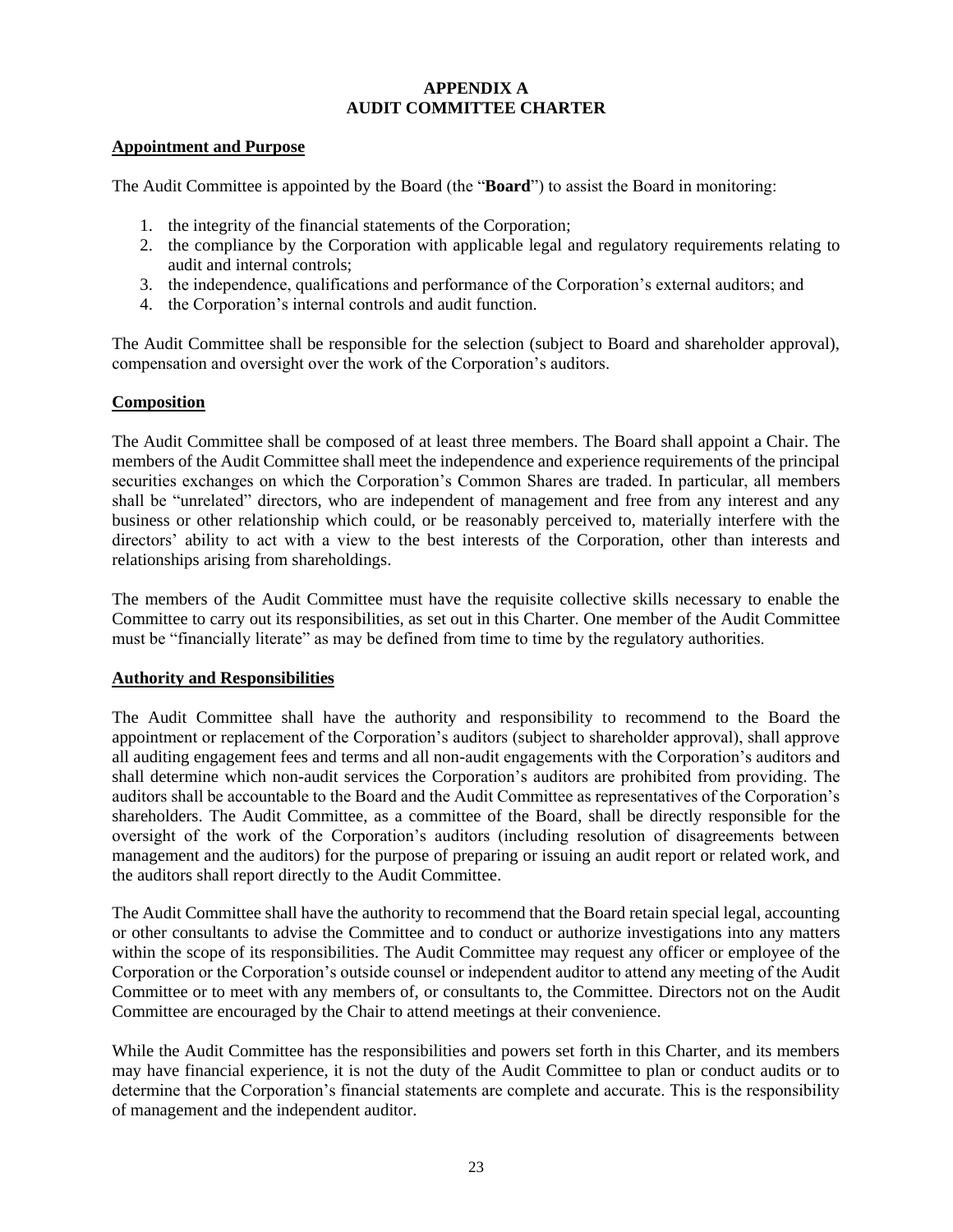The Audit Committee shall make regular reports to the Board. The Audit Committee shall review and reassess the adequacy of this Charter annually and recommend any proposed changes to the Board for approval. The Audit Committee shall annually review its own performance.

In carrying out its responsibilities, the Audit Committee shall undertake such tasks and responsibilities that, in its judgment, would most effectively contribute to and implement the purposes set out above. Set out below are the principal recurring activities of the Audit Committee in carrying out its oversight responsibility.

- 1. Review and evaluate the effectiveness of the Corporation's process for assessing significant risks or exposures and the steps management has taken to monitor and control such risks to the Corporation.
- 2. Consider and review with management and the independent auditors:
	- (a) The effectiveness of, or weaknesses in, the Corporation's internal controls, including the status and adequacy of information systems and security; and
	- (b) Any related significant findings and recommendations of the independent auditors together with management's responses, including the timetable for implementation of recommendations to correct weaknesses in the internal controls.
- 3. Instruct the independent auditors to communicate directly to the Audit Committee any material difficulties or disputes with management.
- 4. Determine the remuneration for the services required to support the independent auditor's opinion on the Corporation's financial statements.
- 5. Receive at least annually written reports from the independent auditor, discuss such reports with the auditor, and if so determined by the Audit Committee recommend that the Board take appropriate actions. Such reports from the independent auditor should include:
	- (a) Outline of all existing and contemplated relationships between the independent auditor and the Corporation;
	- (b) Confirmation that, in the auditor's professional judgment, it is independent of the Corporation; and
	- (c) Description of the firm's internal quality-control procedures; any material issues raised by the most recent internal quality-control review, or peer review, of the firm, or by any inquiry or investigation by governmental or professional authorities, within the preceding five years, respecting one or more independent audits carried out by the firm, and any steps taken to deal with any such issues; and (to assess the auditor's independence) all relationships between the independent auditor and the Corporation.
- 6. Evaluate the performance of the independent auditor and, if so determined by the Audit Committee, recommend that the shareholders replace the independent auditor.
- 7. Review and approve the planning and staffing proposed for the audit in advance of its commencement.
- 8. Review the annual audited and interim unaudited financial statements and accompanying Management's Discussion and Analysis ("**MD&A**") with management and the independent auditor, discuss matters arising from the audit under generally accepted accounting standards, including major issues regarding accounting and auditing principles and practices, and discuss the adequacy of internal controls, that could materially affect the Corporation's financial statements,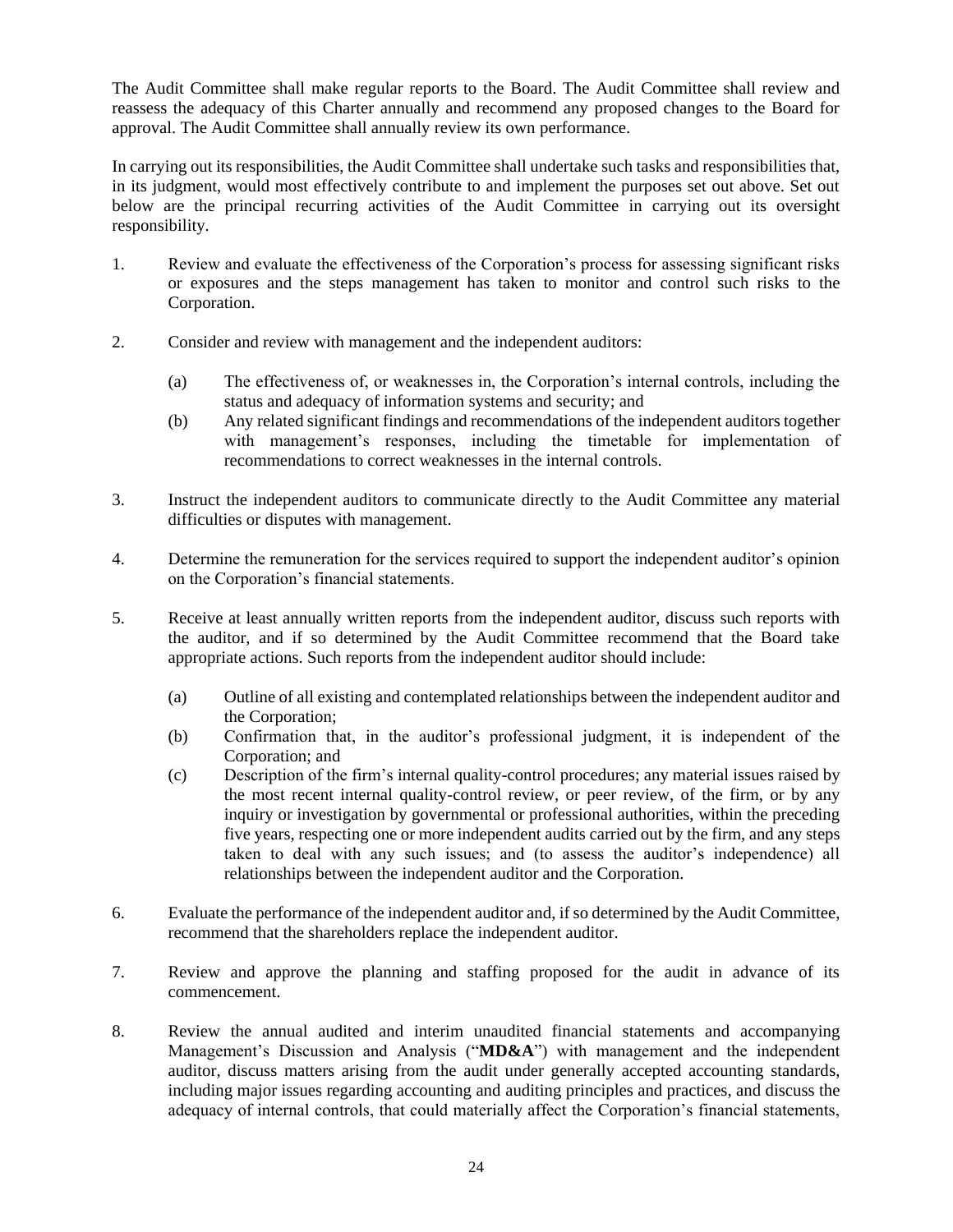and recommend the approval of such financial statements and MD&A to the Board before they are publicly released or filed with regulators.

- 9. Review with the independent auditor any problems or difficulties the auditor may have encountered and any managerial letters provided by the auditor and the Corporation's response to such letters. Such review should include:
	- (a) Any difficulties encountered in the course of the audit work, including any restrictions on the scope of activities or access to required information; and
	- (b) Any changes required in the planned scope of the audit.
- 10. Meet with the independent auditor to review the independent auditor's judgements about the quality and acceptability of the Corporation's accounting principles and underlying estimates in the financial statements.
- 11. Prepare such reports and certifications or other evidence of review of financial information by the Audit Committee as may be required pursuant to applicable securities laws or stock exchange requirements.
- 12. Review the Corporation's policies and procedures regarding compliance with applicable financial and audit related laws and regulations.
- 13. Review and discuss with management disclosure of financial information, including earnings press releases, as well as financial information and earnings guidance, if any, provided to analysts and rating agencies.
- 14. Meet with management to review the Corporation's major financial risk exposures and the steps management has taken to monitor and control such exposures.
- 15. Review, on an annual basis or more frequently as required, with the Corporation's internal legal counsel any legal matters that could have a significant impact on the Corporation's financial statements, compliance with applicable laws and regulations and inquiries received from regulators or governmental agencies.
- 16. Review accounting and financial human resources and succession planning related thereto with the Corporation, to the extent such matters are not dealt with by another committee.
- 17. Oversee the Whistle Blower policy of the Corporation, which outlines procedures for the receipt, retention and treatment of complaints received by the Corporation regarding accounting, internal accounting controls, or auditing matters, and the confidential, anonymous submission by employees of concerns regarding questionable accounting or auditing matters.
- 18. Review major changes to the Corporation's accounting principles and practices as suggested by the independent auditor or management.
- 19. Discuss and review with management and the independent auditors any significant financial reporting issues and judgements made in connection with the preparation of the Corporation's financial statements, including review of analyses prepared by management or the auditors regarding significant financial reporting issues and judgements, analyses of the effects of alternative GAAP methods on the financial statements, and the effect of regulatory and accounting initiatives, and off-balance sheet structures, on the financial statements.
- 20. Meet separately, periodically, with management, including the Chief Financial Officer and with independent auditors.